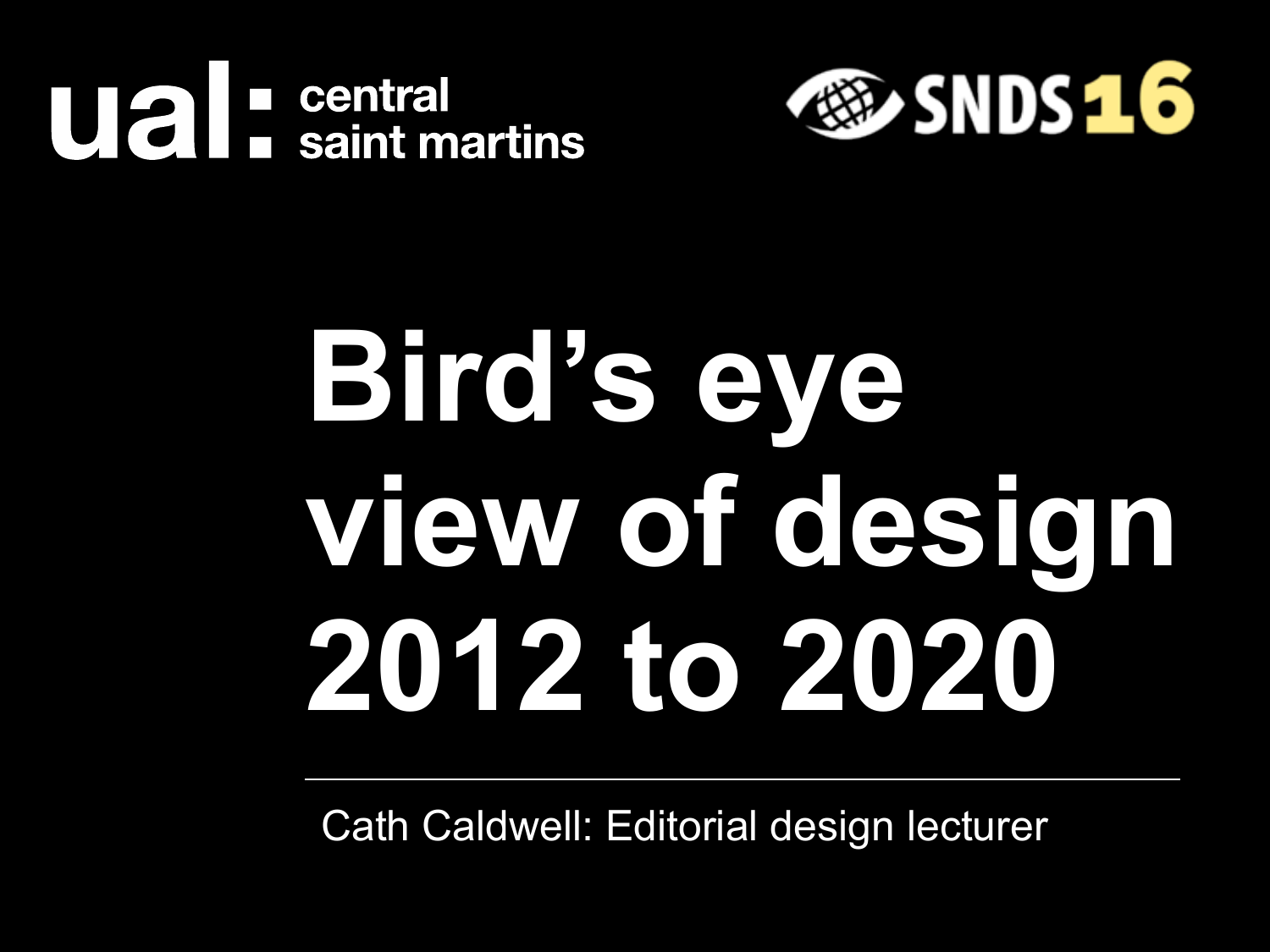# **Ual** = central<br>
saint martins

#### **Where have we been?**

#### **Where are we now?**

**Looking forward**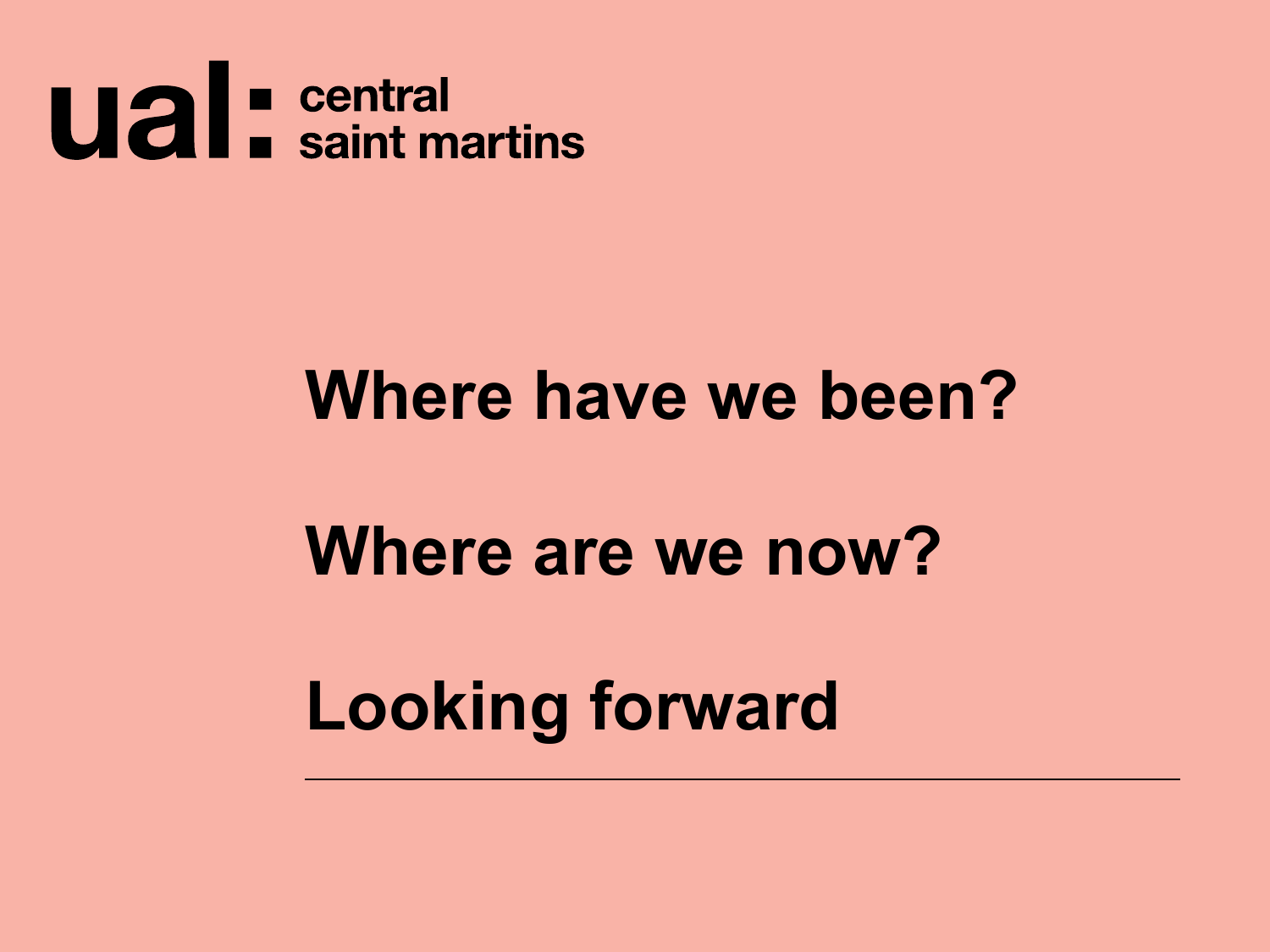# central<br>saint martins

- **2008 Decline in news advertising continues**
- **2010 iPad launched**
- **2012 News Apps predicted as next big thing**
- **2012 'Flat is the new up' digital predicted to outsell print**
- **2013 Challenge of multiple device & formats**
- **2014 Monetising digital proved difficult**
- **2015 IPad sales down**
- **2015 Small independent mags thrive in UK**
- **2016 World issues Syria, US election**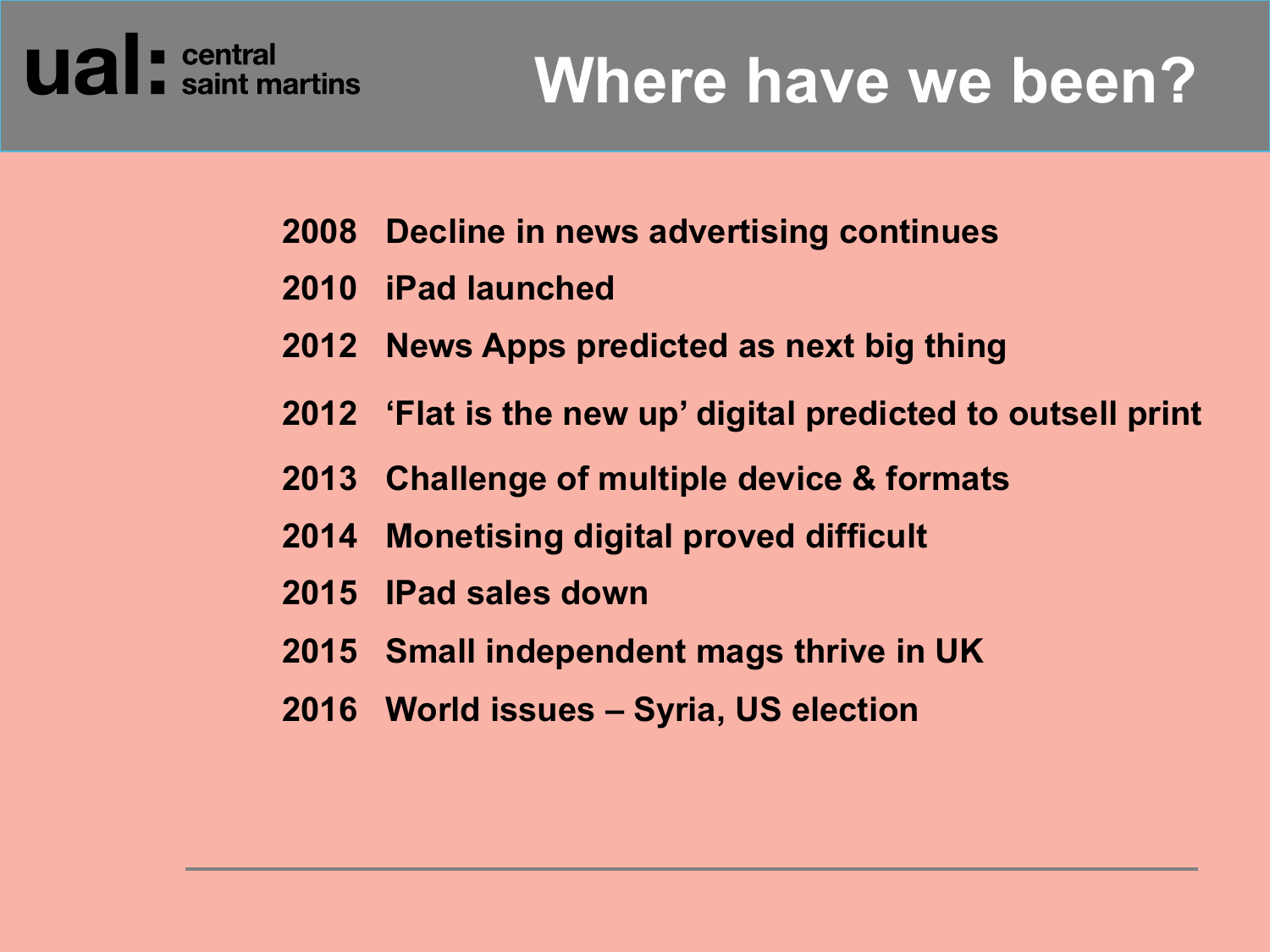#### **Where have we been?**

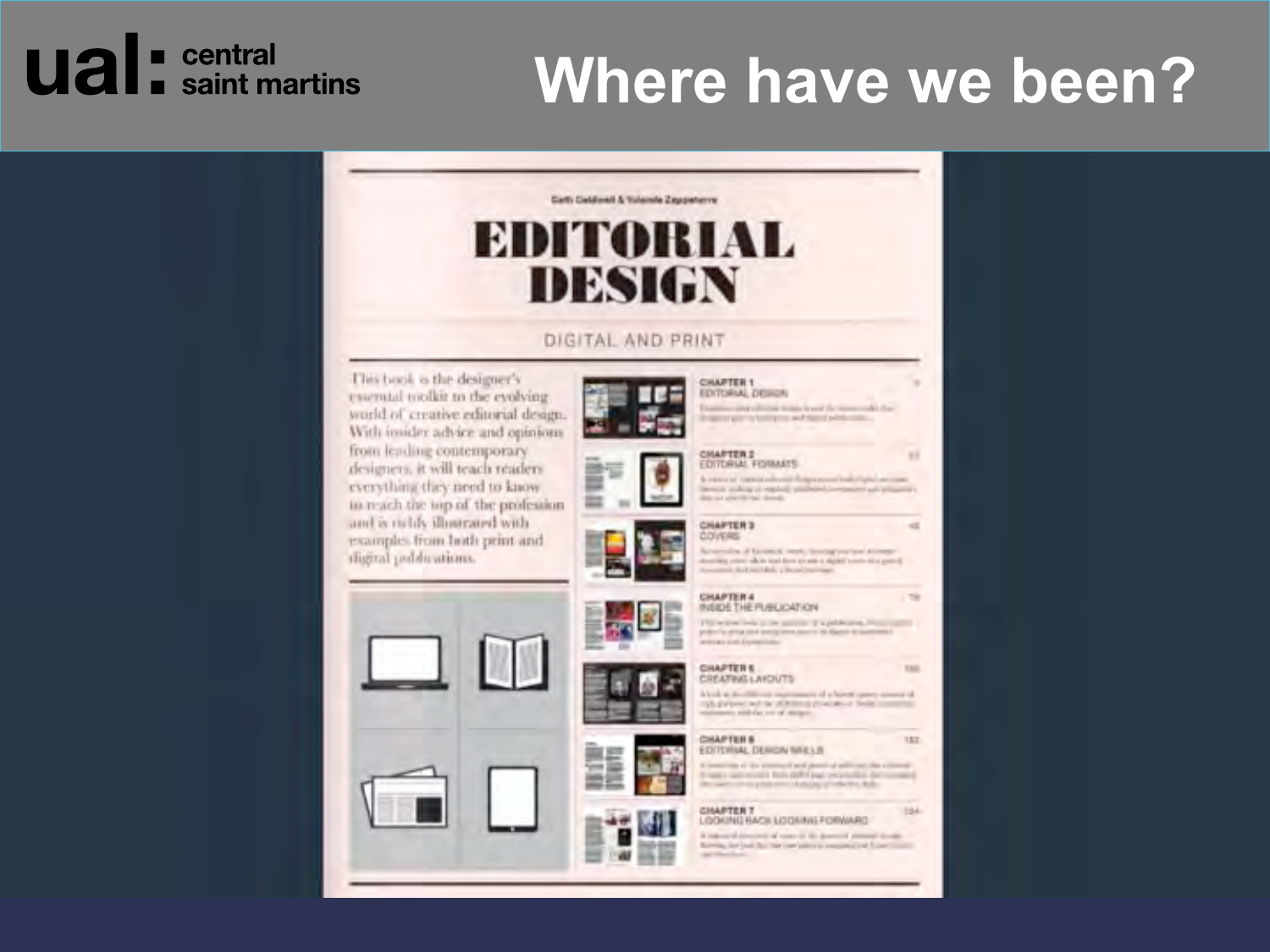

#### **Independent view**

#### **For the future? Be nimble. Embrace the changes that are to come.**

Kai Brach, Publishing entrepreneur *Offscreen*, Sept 2014

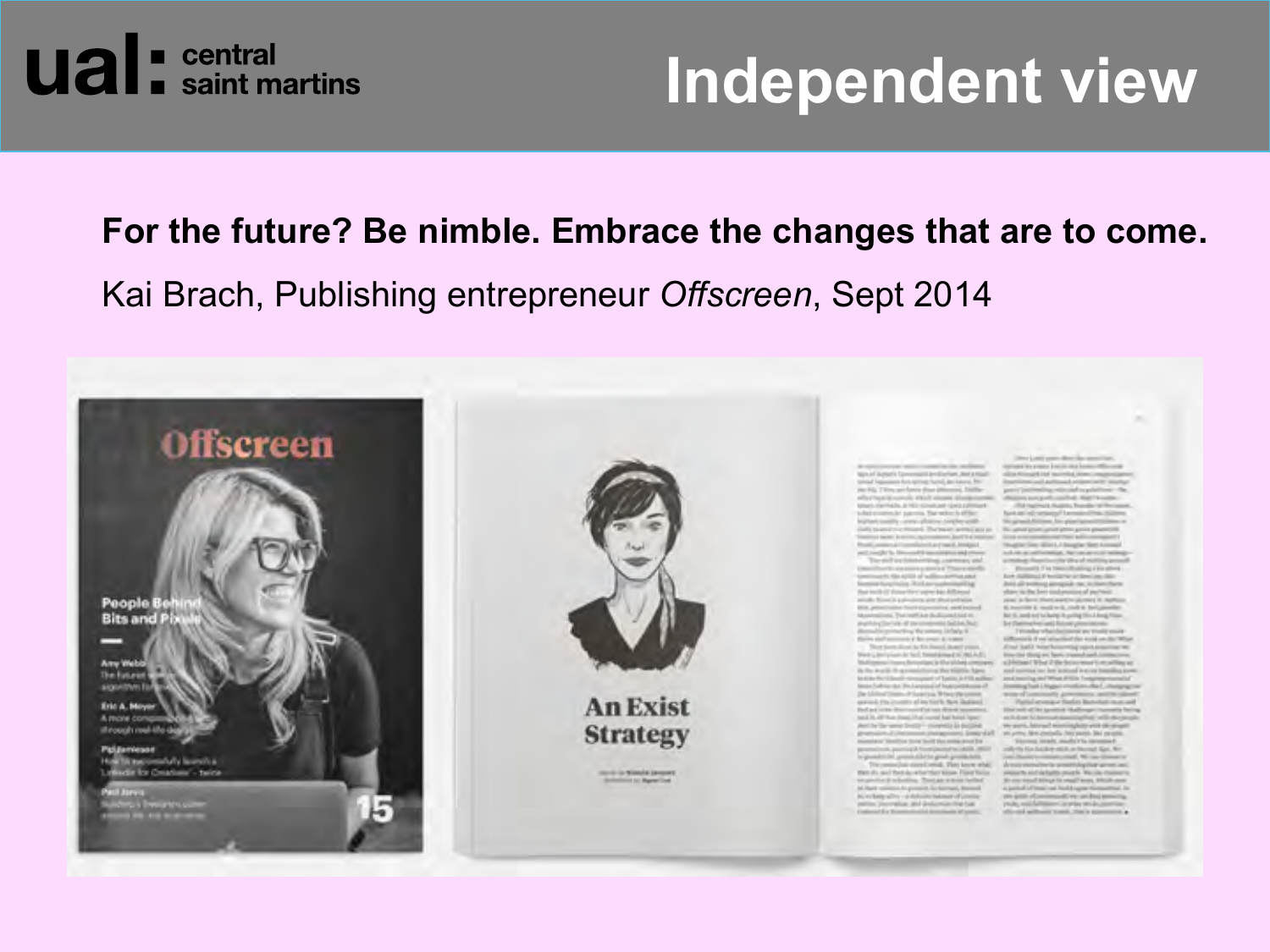# **Ual** saint martins

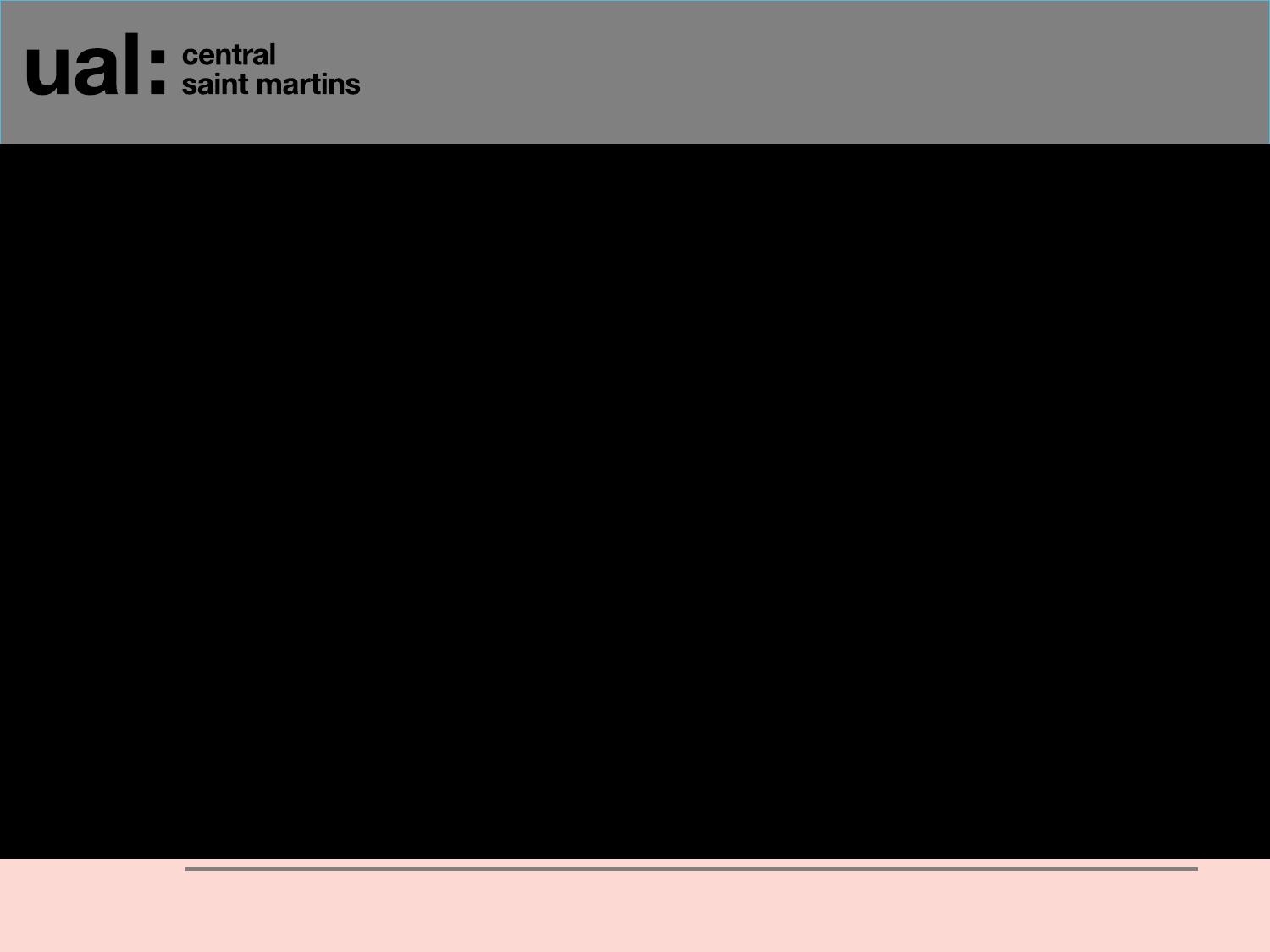#### **Independent view: Scarlett**



**Ual** saint martins

*Scarlett Evans Winner of the Sony World Photography Organisation Student Focus award*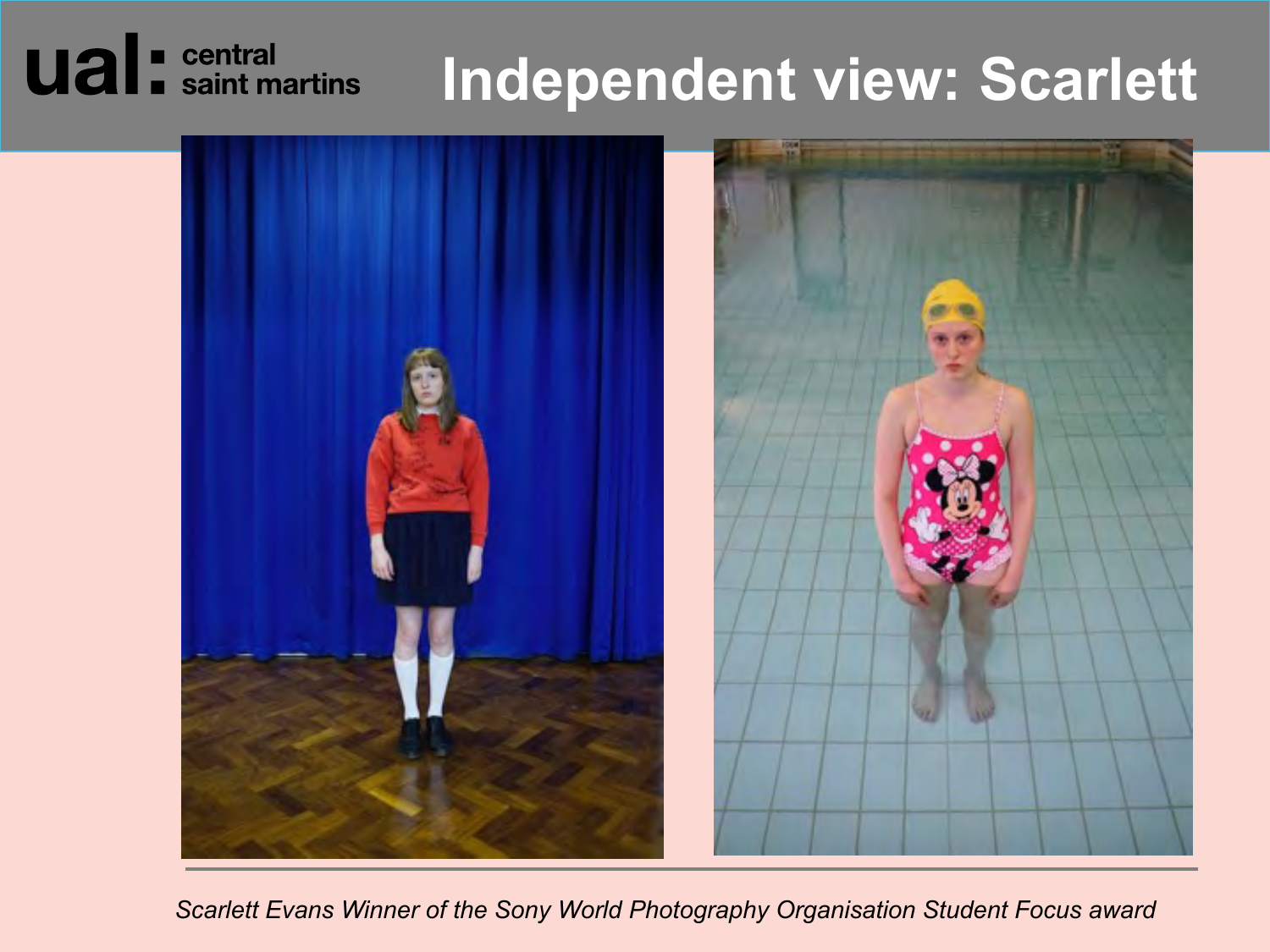## **Independent view**



**"Ladybeard takes the form and format of the glossy magazine but revolutionises the content** 

**Mainstream media has created a culture of self-hate, it confines our gender, sexuality, dress-size, pigmentation imagination and aspiration. We platform the voices of women you won't hear in women's magazines…."**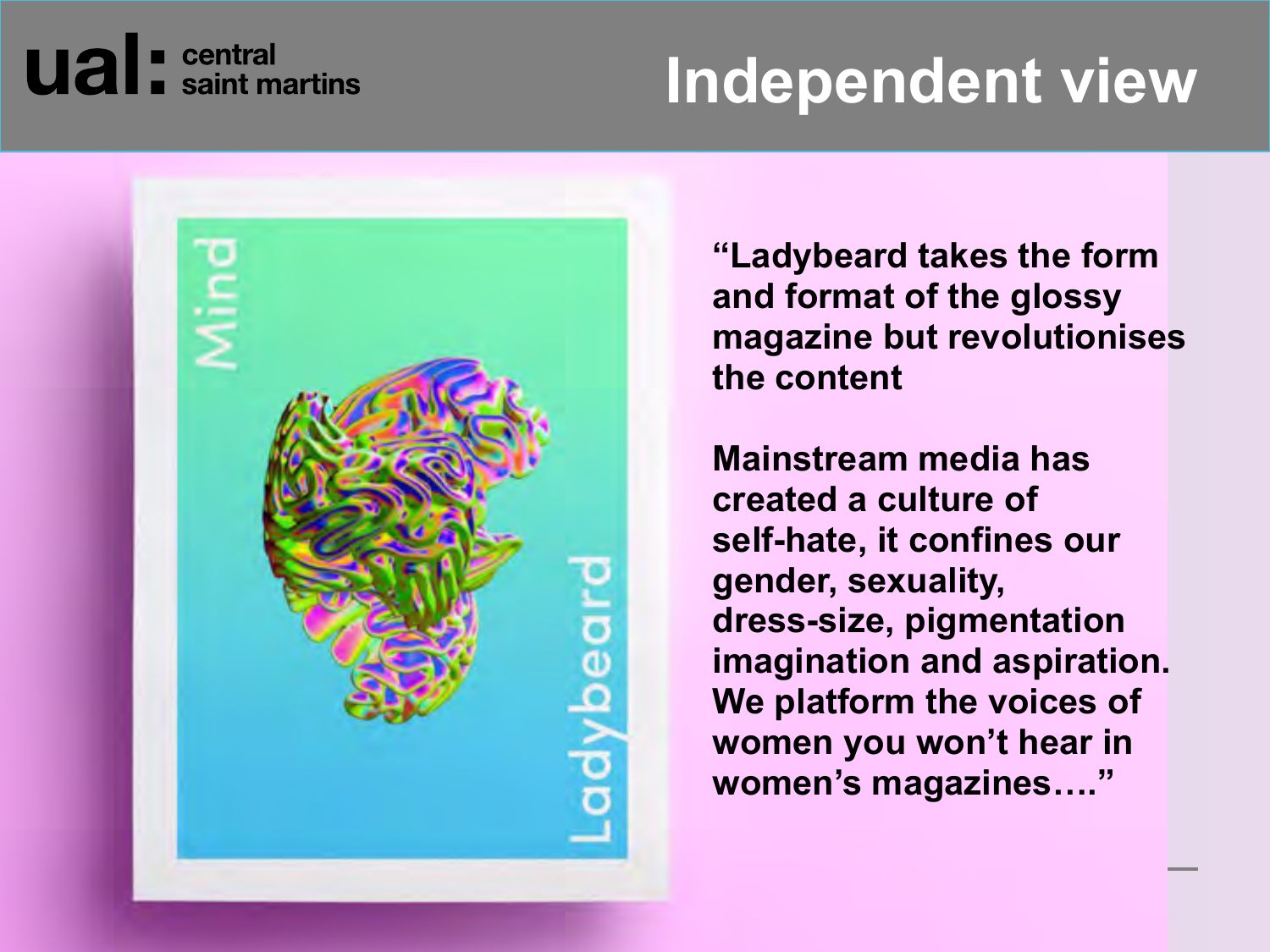Biophilia, Ecophile, vegisexual, ecoibis pollenamouraus, ecobitionist, ecoibit ecoslut, carbon copture kiss, eco-faine ecosex-feminist, ecofemme, ecobetek<br>ecoqueer, eco-submistime, ecobetek ecoqueer, eco-submissive, ecoburch ecolibido, treebadism, arbareal fritago ecobation, greendar, ecosex activist, so lingerie, hortisexual, eco-pin-up, ecote eco-lingerie, ecojaculating, ecovyer, ecoboudoir, enviro envy, ecorogenous zone, snow job, ecomasochism, ecovesis eco-bottom, clayphilia, environmental, frisky, ecohetero, seadomasochist, stor job, biodegrading, eco-afterglow, green porn, treedonism, agrofetish, greendar, ecoromantic, vegan-sexual, ecocentric snow balling, compostgasm, ecogasm, ecofellatio, liquidophile, biosexual, biotos ecopolygamy, E-spot, fornado choser, sexecology, sexecologist, wind play, etc. hetero, ecosadistic, sandsexual, ecobadas exfolication, ecosensuality... Annie Sprink and Beth Stephens are too queer to be queen

Here come the **Ecosexuals**  **We platform the voices of women you won't hear in women's magazines…."**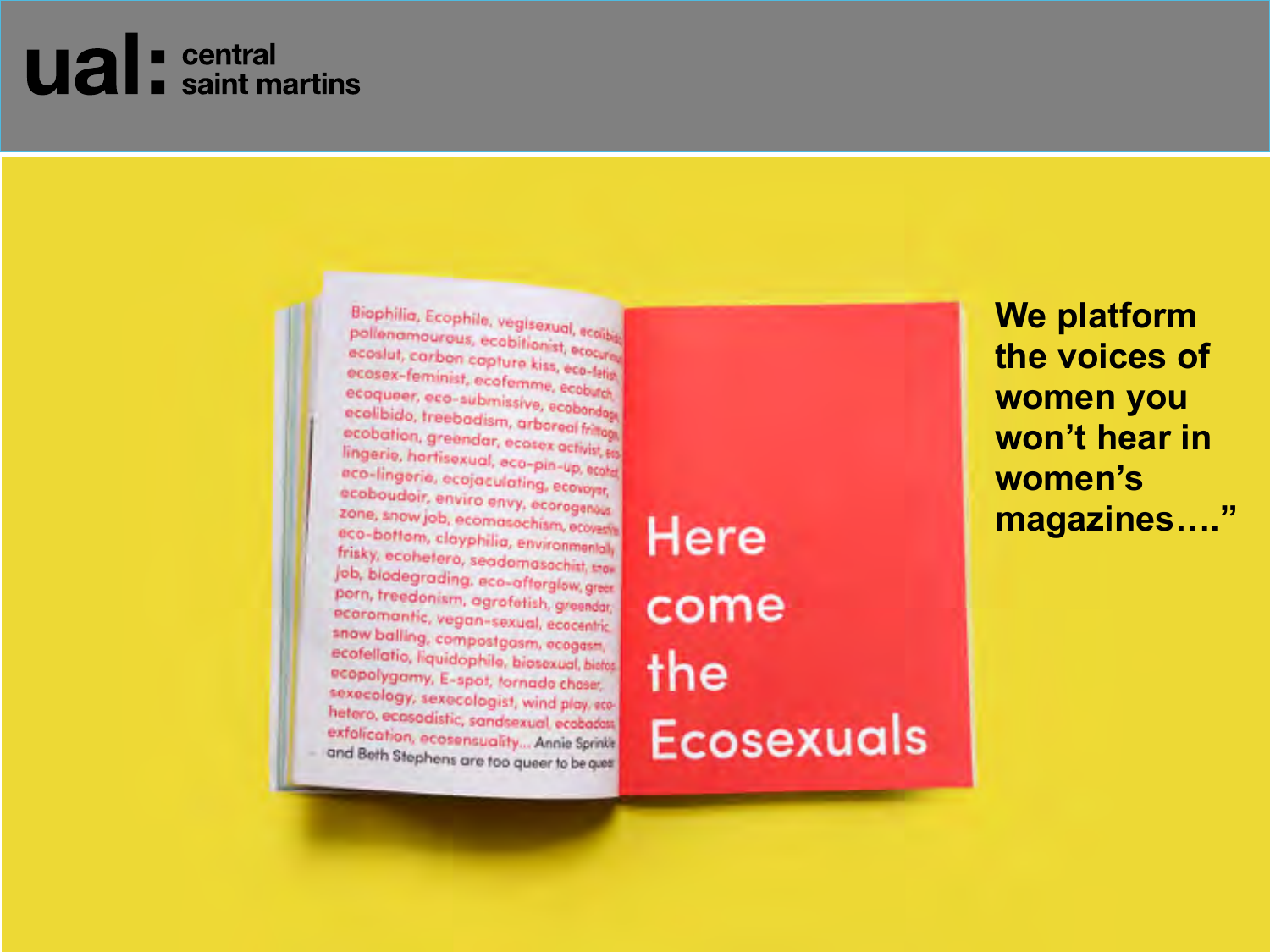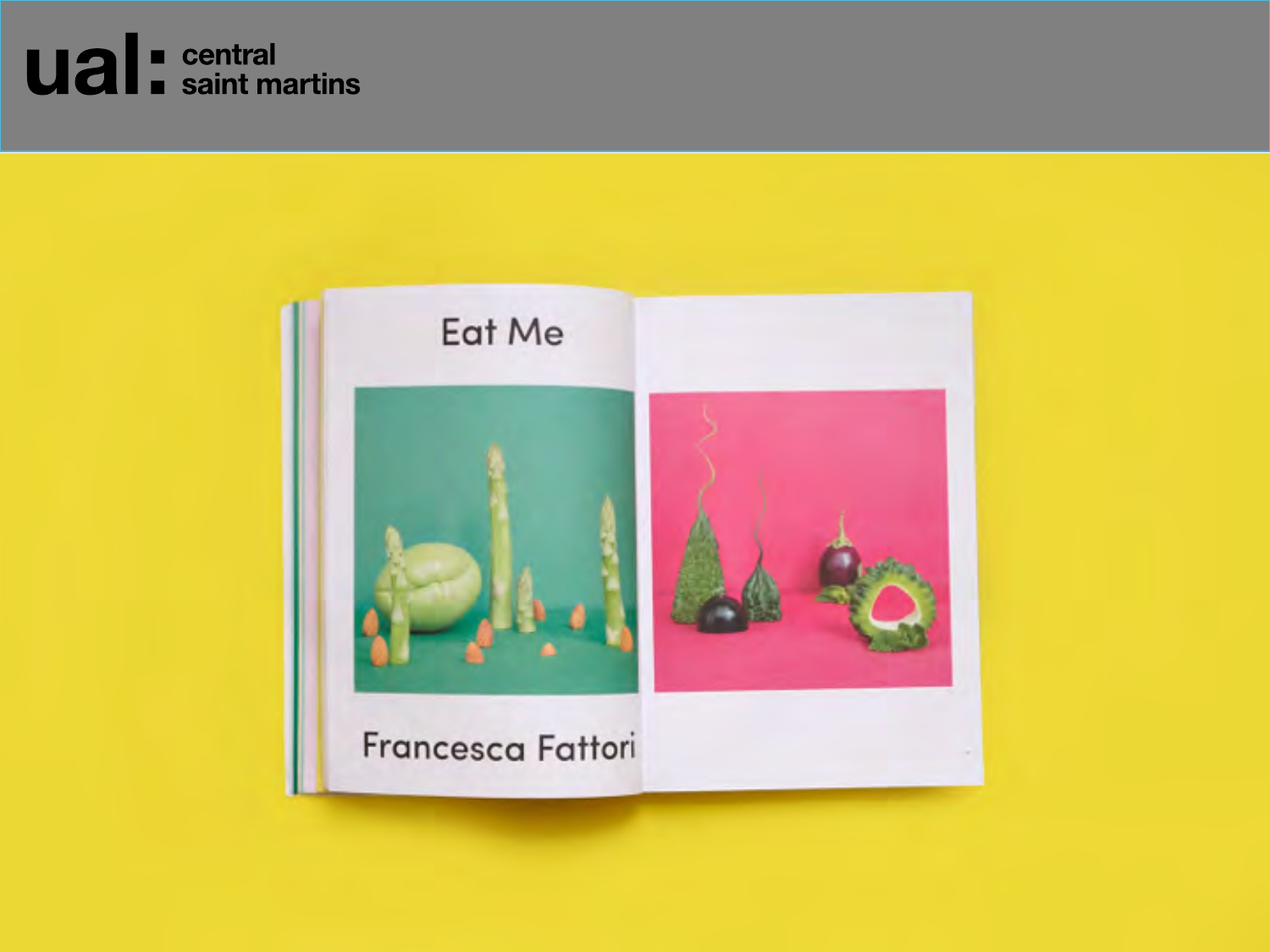

A short for periods of design and at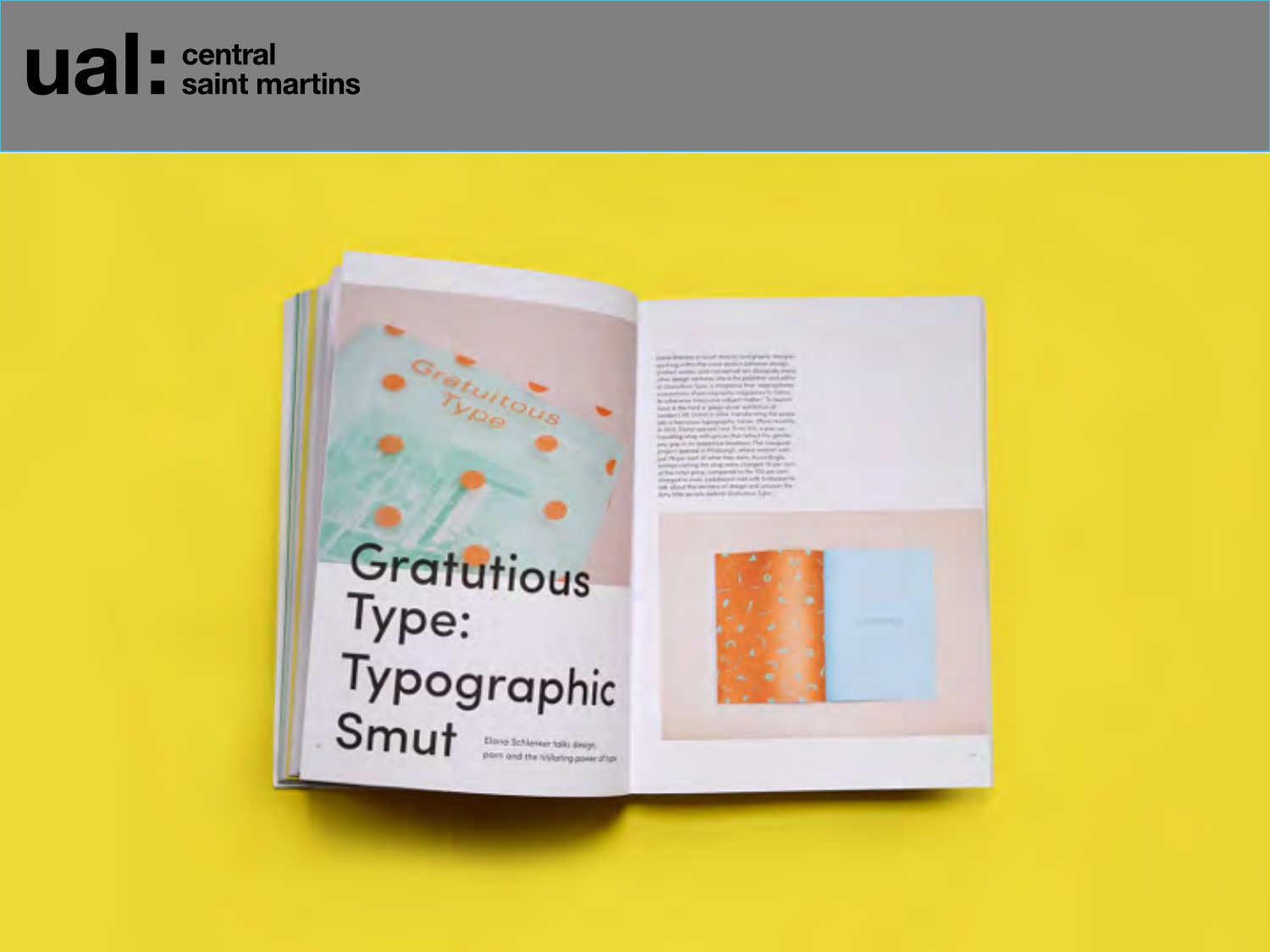# **Consumer publishing**

# IB BI

#### **Scott Dadich**

We can take a deep breath when something happens, sit and talk about what that means for the Wired world and what the Wired perspective is going to be before we push the button.



A lot of media feels obligated to rush to publish.… But the norm is that we're taking our time to publish the best content for the Wired audience.

Source WWD 2016 Scott Dadich, Image: Magculture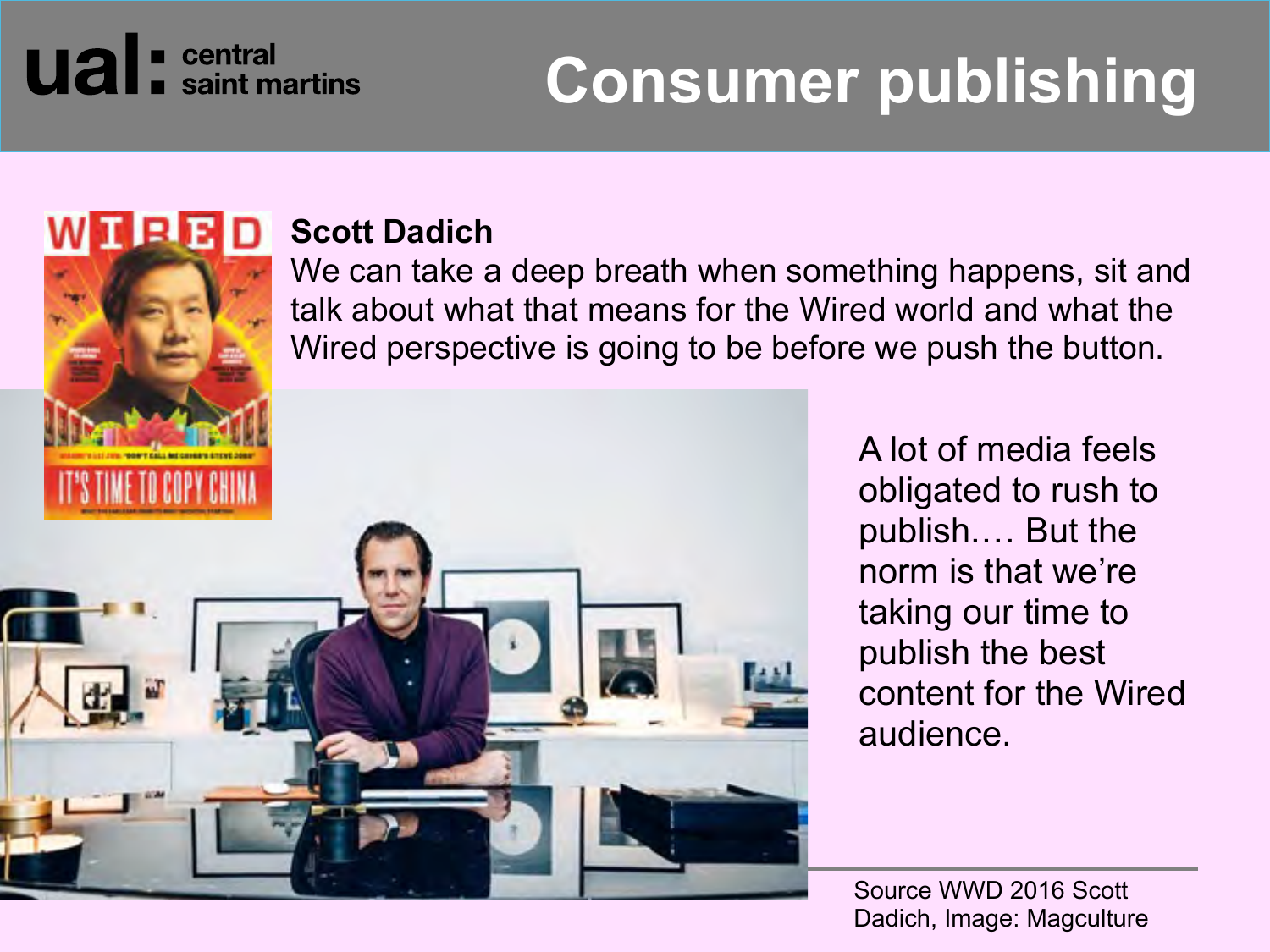

**Apple reports decline in revenue from iPad sales 2012 to 2015** 



#### **and faces competition…**

Source: Apple reporting: Jackdaw and Business Insider UK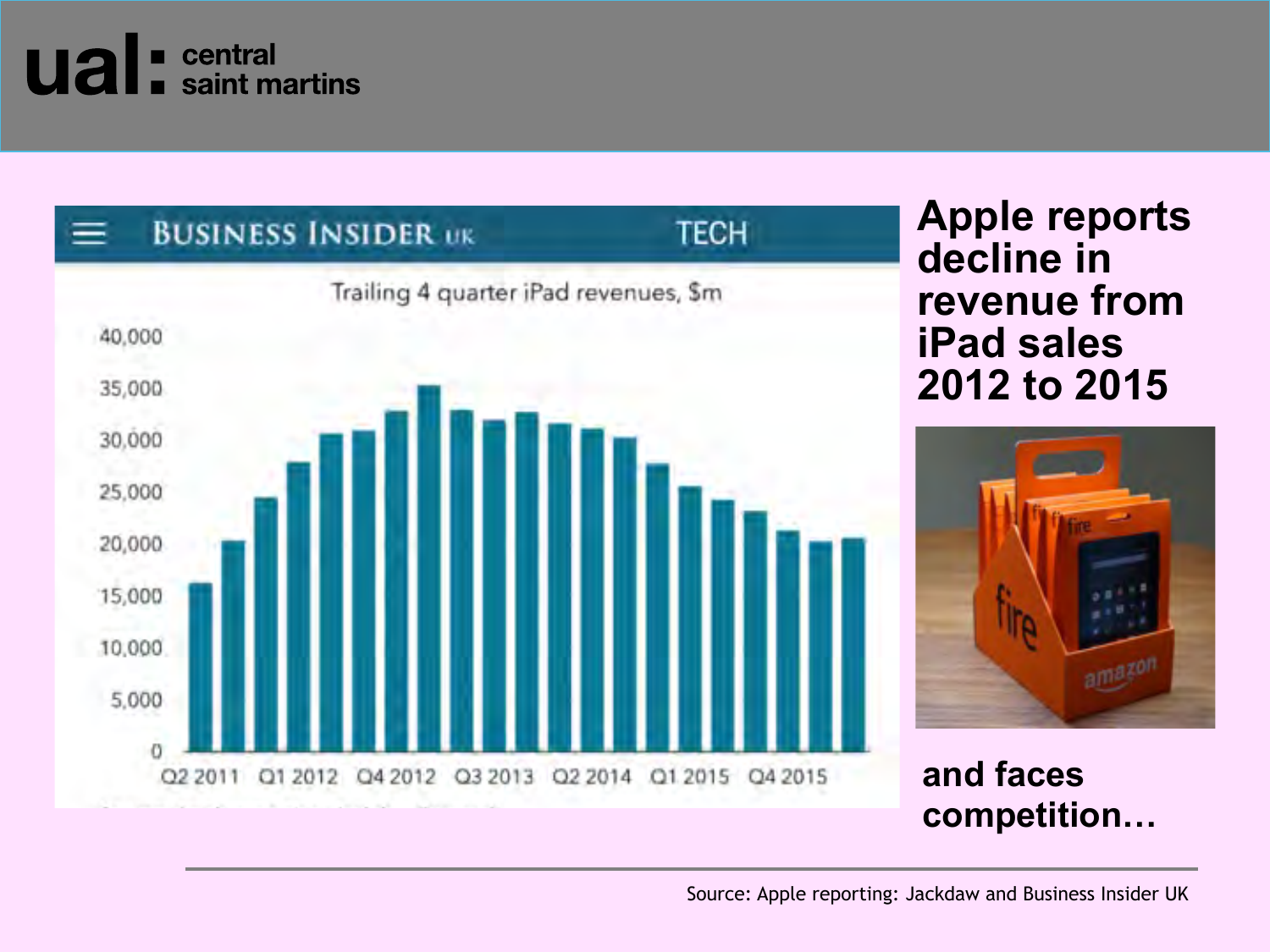#### The New York Times Magazine

**FRACTURED ANDS** 

More than a decade of war, territor n the Arab world. This is do lory of how a region came apart,<br>can through the even of air peopl bost lives were changed form

By Scott Anderson

Photographs by<br>Paolo Pellegrin

Issue about 'the catastrophe that has fractured the Arab world' over the past thirteen years: a single 40,000 word piece of journalism by Scott Anderson with twenty black-and-white photographs by Paolo Pellegrin. The design, by Matt Willey, is book-like with austere monochrome typography and bold title pages that fit the mood of the story. The issue runs with no advertising.

Source EYE magazine Simon Esterson's Design Director: Gail Bichler. Editor: Jake Silverstein.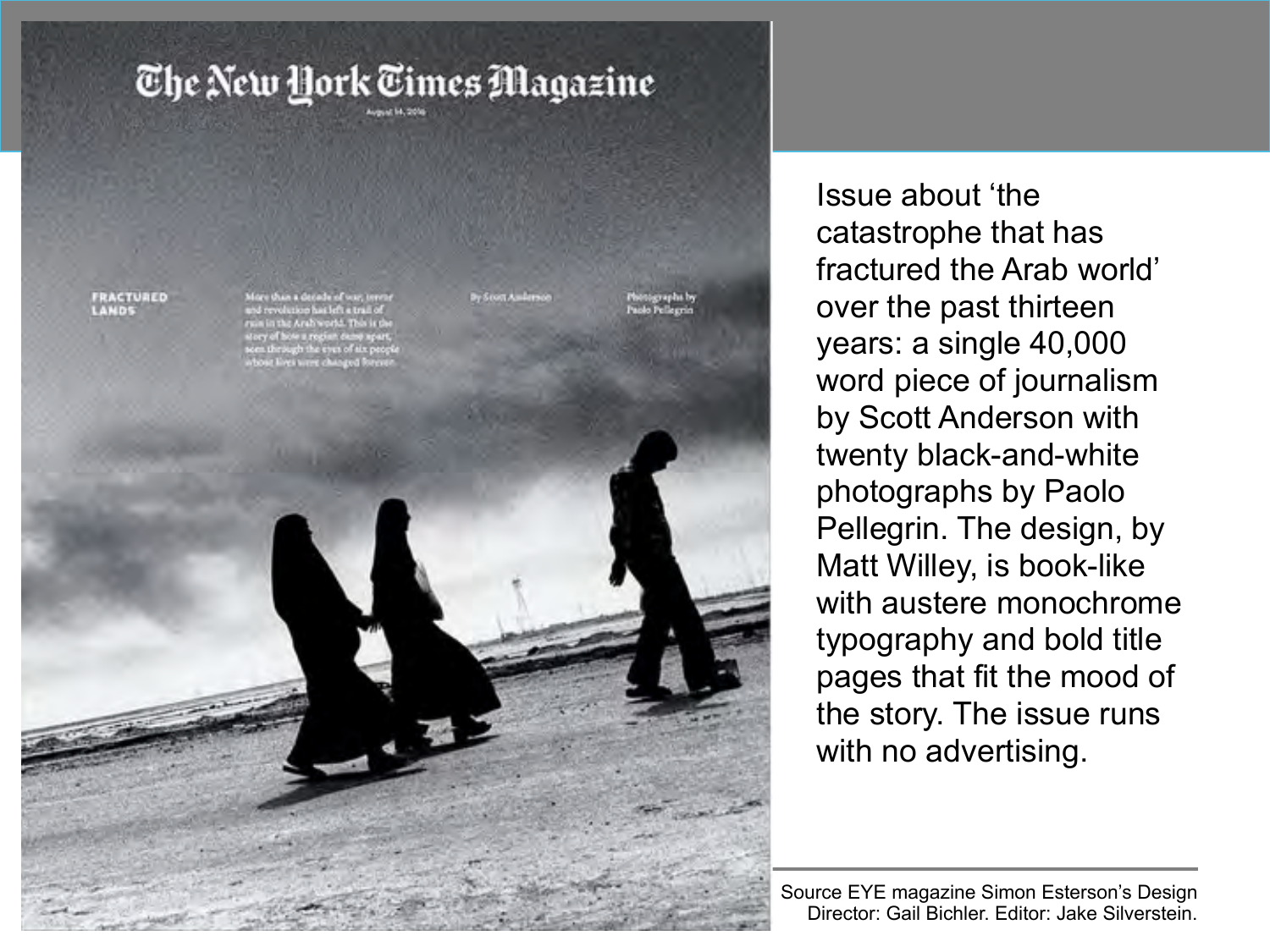# **Ual** saint martins

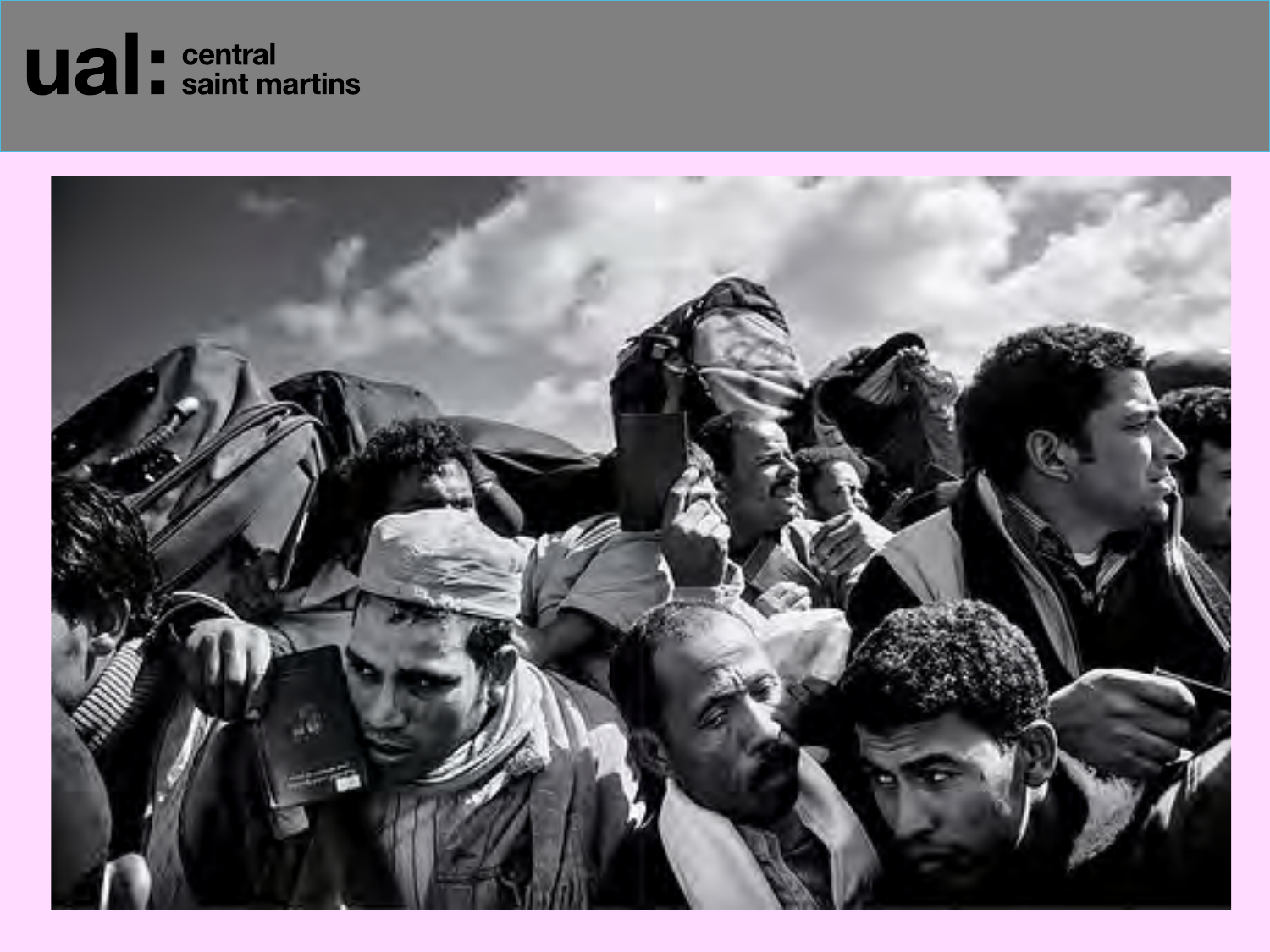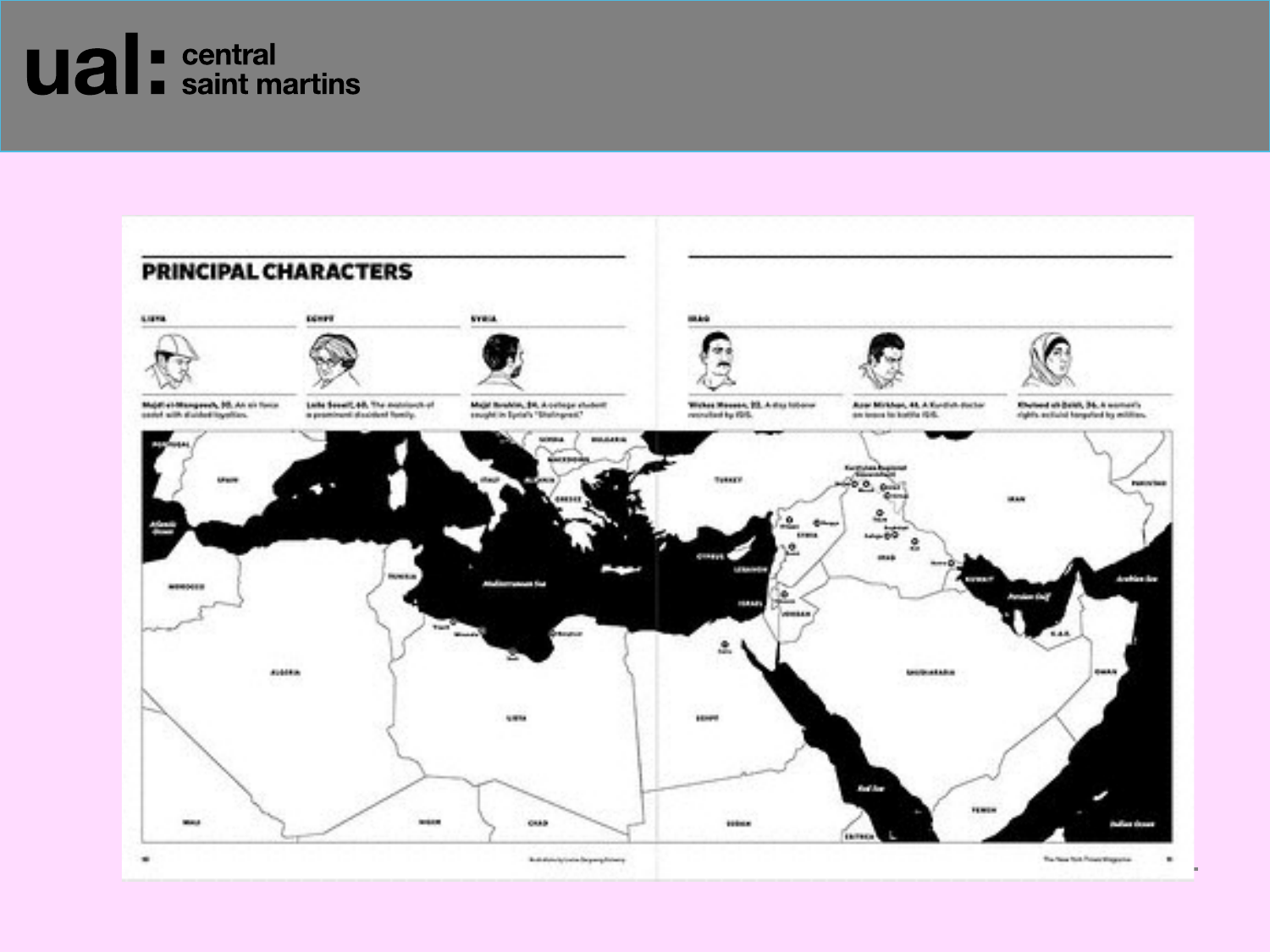#### **RATIO GROUND**

promotes of Augusta Monetal, Ingelian for a new parency in the segion, Machington front one in Safrien Moneix, With the back distator maging mar against filterazing's liter. and with the United States security Republicawaspons to his begged down military, by 1988 Hussels was as imaged to the Bougan adminstrations and polici policy in the segion that it simply broked the other was when Havania sylvanization of the sunshore whiteholder his Nordish sultanche. A ngoshdi new how was marked in March of that tear reluxabing frozen prices growth its Kashkowa Kirkita, Liliag es extinated Loon points. Double main before ing midmor that Hungin was suspensible for the attracity - Helphis would higger prominent-Is in his yers qualified primes against businessly - Request administration officials scumical to aggreg it was actually the handwark of tour.

What finally and adults American amongstress: with Saddum Munetin was the lines about it area. Baltim to intail wright-sing function spectrag act just the Minters powers but the most of his kabasidikan, bersenda dataran secaran In find to put another shoughter of truck Hards, webball a webbar place with part in factor tion, as well as much the crucial moment when the United Nates propelled instituted may into Integle sectorizes and educat dividing

in the last of thancie's heligenmes, Presallest Contage M.W. Buck murdaded an international military analities: 1 Operation Devert from - the reflicerables the top term in National David Interdent fields Married Allen acials gunamatical approxing on the nange of sing up in tensils. Both of bing's marginalized Mellos dura de Miles in estado al calibra tions the analysis of the property and an about the United Itates suddenly take pause. Believal: Is untulading that Museum's demise might play into the bands of a still bookle trun, the Bushalministration enlined American treeps to best down as the trag Aries supreport and higine a pitchine growthroatlasts.

for forestall and solvate manager of the sehals in allen in entablishing a perincipal buller sons in fauliates, as well as such actor in both Audient and southern trug That settled hadden Hono's is Raphild of cours, and sody to take his tenange or the first-seportunity. While the Bash adverse strates concluded denotes to bifield and playing relationship that is all the thinks in the work - they were sufficient their crea.lasticl rays program - in product the Nardy, they Leural Phone in terroristically with lever from dividual can biking mature and further, in July 1001 the Navillolan Bagioreal Commercial, as autonomea union of leagu three lianifels. portion, war established.

The Bash administration monthlash requelled this Number separation as a storaged measure. to be addeds once the tensor in Buchded had gone and the danger had granted. The knownallong land of his an it was deserted for the first time since stars, they want thus from the pole of Reghbal, and they had their own adon is all but some while say fire in the West appreciated the significance at the time. the imaging of the Nepheran Regional General ment or \$1000, marked for first dismanding of the activial borders that were imposed on the según typism earlest the de liets partition of one of the NI-SDs Eart's artificial subsets. In the parties dual tear of founded moders. of the bog Kendish disspess would shoules. their places should to extura to their stallarieslast in my Autochald conservations student Ans Moldan, who had spent drainable

write life as a subgest in box. Motel Bookley

**Spain** 

economism destruction. Home was a please amancups place, a sity of anaphy itmoves in the Carl Interior of Burkels control rather. For almost aways to the furthills of the quartal mountain. inter to every the want of the segment testions. show summer heat. In your name is spot where topics seried top keg Abbough Home And policipat, Book encouraged the tracy people to back to helioso Crash and Monumentous, Utile of the ancient had been preserved, and where it artisium luggened through the town tended to make quickly for Kink dos Chevelson, the fannye Crusaler aarde je miles to the treet. There was an immediate contrast souls in the 450 City and a ground if symmetries wid mangue, but etherwise Monulished much like any inher modern festure city. A pollucion of dub and profing government buildings domiaand drawtown summarizably saightenhouse. they had encouraged the trainer from plant. After end in entry spotmers buildings in inpullping districts could be soon the exaderned circles block homes and justing solver that give we many Studdle Eastern suburby the foots of an oupling construction sits, or a recordly above deadung

Tot, profile-density. Morre had the distinction. af hele gehe ment nålgjendig divarse sity in trus of the toot religiously mixed enumies in the Josh world Statewally, Systa in prosponed of about its persons Anah Banni Muslims, us parent theirs - studious of this blats - and a noughly repurpementage of haves Kandy. Ohriztion and a number of smallet religious sammile at the test At the goographic powersale which be was book.

of both Home reflected this accomplied untillaance, with a deshot punctured wit just by the minunts of mongate but abodic the morphs of Catholic chamber and the diverse of Orthodox Christian story

This gave Mone a possequelizes flated met nailly found alundants = as much as that in cent the Bachima, a Sensi exame thought andsing of pulsing their first shift, Locatedd Mail. in a private Carbella school, As a totals, Weidgrew up with monthy Christian friends and a better knowledge of Jerus and the Biblie than of McAummid-exhibe Quine, This Adult appeares. bother Neath-parents at all Although raised as Madons, field were of the screting variety, with his awarban saintly grow botharing no wear a frand and is public and his father dropping home/f to the mening only the funerals.

Such needed Mundam was such much inkeeping with the new Bure-that Heller el-Avond angle to share during his offerente training into bind proper detained in a sendation androbinity encouraged by his own religious. minosity status as an Alasona, After his shockin 1004, the pulley was carried on by his son, Reduct & Mund and entirely polloused Lowdos trained inhibiterrelingin, Berhar extra to Areched parally for the Architect of dispute executive had been grooming his aldest son, Banel, to take over anal a field car accident in 1984, that Bellux while projecting a soften more medan late of Barbon to the reside world, also pousait admits as nonigoting the tricky-surrouns of Middle Kartons politics. While mill public-It weeks it to too our the Golan Holgles takes. by flexel as the Six Day Wor, he maintained ananswer almosts with flat Auto, more pursuing societ expressions toward a semicount, by gradually becausing Sprin's field as national ing fachanon. + the trough had near gried puritions. of the overary whose sight, and Electronical term is prime supporter of Exhause's Blod-club suites the younger Assal was viewed increasingly Soundrily by the Mint.

And in a prong Modificables then posting of age, it increasingly appeared that it was the Mostradam his aution's future by Allia rebur middle-class book in Roma, he were Western clothes, listened to Western marie, watched Motate videos, but Mid was the affected custigat window axter the rainide world. His fielen, as electrical engineer, worked at one of the best botch in Home, the fulls, and Mail fascinated by the fund, with its constant frontly of travellers = study any excess to risk him as he word about his day. For Night, the fails was also a place of resonances, a meninder that no mates what small deviations Surian politics inch slong the way, he would always be aftly to inhibit the misdern and squalar world into



# 2003-2011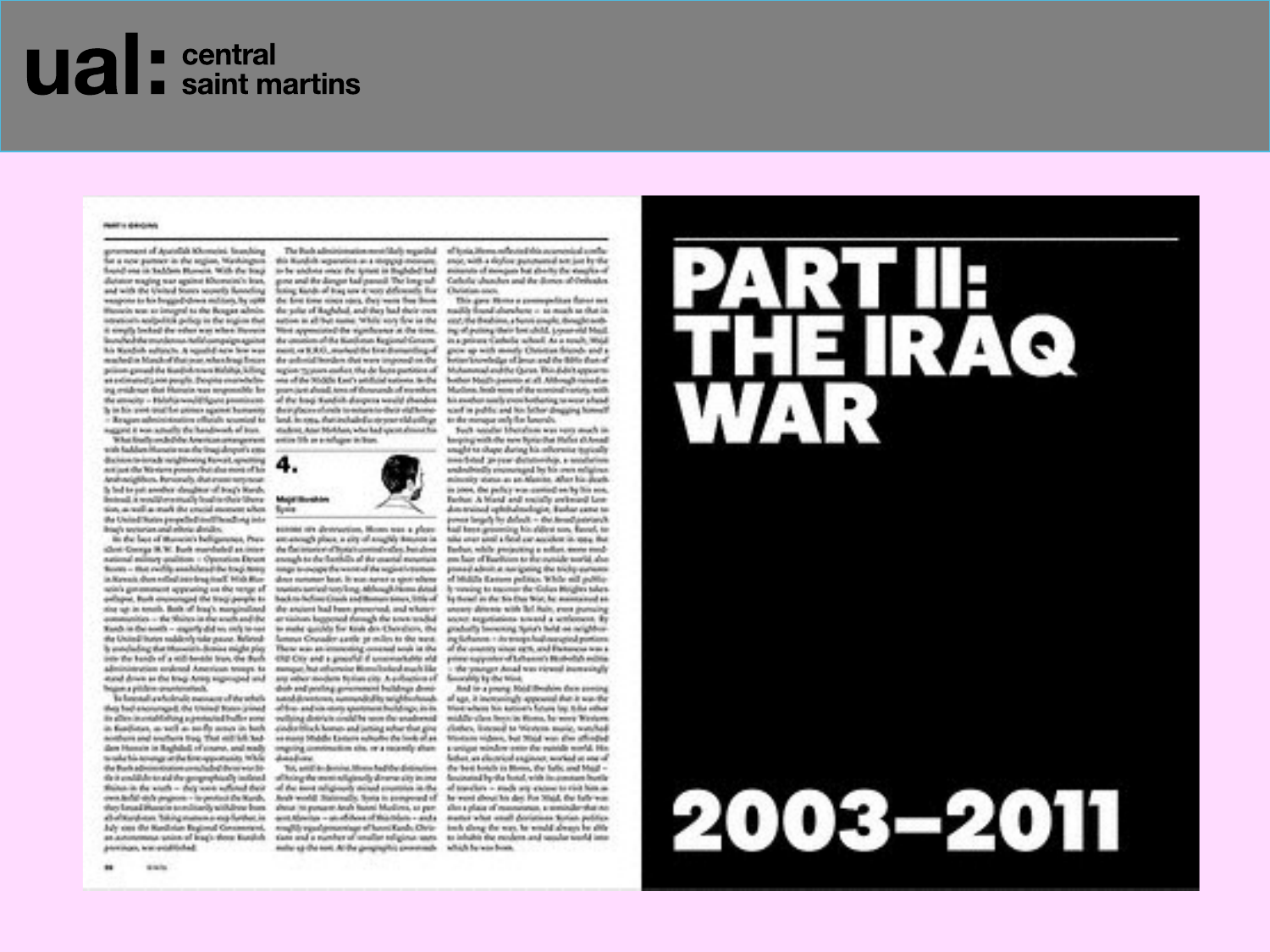#### **Ual**: saint martins

#### senio piccaldinas

inali fung 198.0 pentiti penusja te opprese domi

regulate, and in engage in high grante digher. method to show the bidgest a pottery to stills in balled in the late to all many if gaptimes. die traumfniss ist ihm ist testien. the detriment in comparison and their pagestion make a state state personal of the end of the ceands below) is detectives assured and a thin duty body court project & Town print. throughoutly sent, raise of the hitgest astinity point the May 1984 of a factorization of goodwild minute of Color and Lab Deardless ... the dom incide them have as mustly constraint of them. Tomme in cost that the rest came property VP. dist which is delived billion of William & 7

Activision first by Apiton M Simuthini ant year anyoned for executive profather infatted the opposition Generate for art Crowd as the innertials in Edmonto and J. Tell as belo-Hilbardi Ingiliumed Livereiting of ville Elevatihalos shat totals testandely all many for alone! possibilità dell'anni all'asti regardi del tanero To produce the planetesis of a position turpeyout functional citation during. moles, Mahami was 4170 att pas bott and James Management of Approved after Australian prevent ikk only smartic condidence result option film, house face. Didn't marking private allower ed dought prisoners to perform a refer of all the contractory and contract to paint use the Number development are informed party. infinite all planned, who are approximately inpersons of the most

by Low costs, when all constitue models wounding. from Firm storing concern for the procommon and distance processing to be not. Admits a standing the contribution in the factors. anticipate and lines the comprises the had positive a court bounded of pointman - indirected them disconditional bounded to and Maturik Street Score of portfolio almos was antical to have true the ballious - that's size. had a treaty article and in present that permitting profited displayed at the term ing the Eggery as marshells. Hardington or sing of the Council States' truck collective adjust as the Arthropolitan photo an at Electronical and andousling arrives with knock, and the sames if wind of animient with happins of note mery political pub religions promotions 13-2nd three and the foreign provider are relative to receive plants protections, as who expected the names. speculate and the Signe dispersioners of the Approaching Achillian & Just at Justice pieture as the political of this interd, since the automate - securitary parts.

the Regional Book Book Book and the service of the service of the service of the service of the A Brill asserted 1

**Breakfield Mark** and an Alection deliberation is continued from all had only per-Installation Property associated and the parmuse a fielgis fact instantant fields ininderminations and tires of the Arizont ing Many mac Principal could be his processed artists for many and advancement market Ary and To be flucture and interest income as

beliefs, belt red. Terrigh of the new climanumerating the Constitution and Malmost mansinglepin for his happenseeing down to piece allam - ind wipwin gam, jud its wayed on them?"

But the power are from a way over the choice. show-reported the blood both distribution the building process and Inglandsigns the revealed should a the dummers are he have those with this and Weekly principle against the inter-Loom ground a field with the good and

We have the complete that the real of izes specify niking adams a stirrhot. any constraint direct. An interpretise to the fully want that his total to Alargos become apartely Medial tone pay bakes are so were a loughed and is not only been lied for disconsinging work the liabs have After his UR, my failureal board policy No Salton of income city business Start. inferredoman Diversitating Av 24 a fed fallen sig to familiate; but sharper when isbegra and show give proved the presents The girls because invited line = Mind just polited available industrial continues commercials that, he has as it was the tendence is that he-Alisi, is mond in you."

ikala hasil a it togh, stay communiqueme and a she hadnessed and points - i.e. in highs of what six huizman layer 1 aux 6 ket infalleer). Auto An Art Giorni, Pier Male F. S. E. Le Goust Trainer and generally in however Mechanics with a view. I generally did at yours - Edisby's Third and of thing is confirm Their bound gaings if house origins antivel wront ket gained fights"



Likim

who contribute in the angle of the project present interfacts can acknowledge in the faces compa-Meanta articlecistas considio tubi.

White Brind Break (not of the state main) the streets granted hand in fact of the completes it completely best pain with a Mette video;" Ta suit piitualis (gen low - yangsui Naamais of Gallill darborg free ... a brittingston all and gravite from Fame

**Enapatolization/Fig 221 Eigenähle** he to just a Kinskin justified find he full justime twent While assume the directed at the Literature parts do corpagno a confrontes betters. Ania Alexanderio

divisor degli la advicciata al alta incommunitità Rains Real Teams Aufs als President Glascopt Hd. **Build-microvers and rent fadded family** tra- drawing with the wealthrough Couldn't and a far size. Other the length mine higher. as began point the Library Printer Lattered on tolly month with the kinetizen 16 officed Luminum into Ed issurely still bells after holds a child both the child by the president books. chair primes distinct continue and the follow government control to an avoid for ? 10mm et prospituation to the limited of the For taking 1 and becompating diseased in this admit Fed (in) program for themself for any (died in her weaton) between going hisyramchipric spress durch devices with their frame an ancientate air actionist for spoke cited and ship departs business and secure for legist On Dichere than the part on to yang pilasi dari Esperant pelinta Thompson this and say spectrum to summy point politic are of this ends of guners and following of the Laster: the suffreyered the network

Gadital come times in brown of the events ignization makes and the pindistine is thing buyers but account full definemial additions with beprocessors' while elimity a consume to the more of the tomate proposalities hospital and a contact and contact and havitin and its August gagner is the had mindwines then he had pick in by the grand termination and control design abie detuori. Privis duomier Parifickleli making and analysis of Lengther Town and \$100 of Manner Treight and "Strelling mally discipational characters assembly due to make providence when a let

but this day highly not arrived when rite closers stainer risk in any share because of here 45 Start, Stati married absenting the system's Michael Art Jasonery of the Linchy Re-First big income, the righter mouldlabend is anaers into at the right heliote flow. For then statud eracts were of the dominant poor on, account is that said - in a gracing of small towns a histoglywi da hab world is begun helening is applied Spaldaff a Sigmonizational a first isabel points

Among all culture constances ad office Investment.

The Entired Egree or Lot, out! The right one Mail (Than's humanour)

When the brother we have ensured the paint immed out an exchange in his factor the -ind historiche and



leased from Symmetrical Process 2 Elity



Block for computed and The contact car. in delegated "she had "seed) work are wised for. Britain Links and House and Anna Links thing the fact of the complex features and in this of the state of a sign from formulation the world printed at

parallel ling ful lease fulfill dimensional chiaracted

non drivey, but I hope that initiation." A lite months what Wisson's mailing him-

ing the of a service of what sening the as-\$5.000 the subulud to dimensional memory flux to illustrate in a state in the late of the state of the hidden bis was the writing parties to come World when the way as front to feater fertiles. Tiong dress pensiodush if Franchise course. it by Hydrol torring to Datel Village Schlaussiehunderkräuper Komungsser programming in a point years by

dramat dia yanny velikuli yanvalisiin- laaudioust sa de lissé tras is subhandless shape new sell entroided as he Ristini but and he has almostomized at With op-Aprile (in internity broad) the installation of basebacks for classes in the 1 to but the sense is stationaries and manufacturer and an effective substant find the sense of count there were as concerned for authors phyllocos freq3 at feeler cover - need Petts deviding pointed belowed at their tender the move of an algorithm is believed a ... the way in this pair, the paint designed Lind with 4 street formerly research to Boart, Lowison, Sr U.S.S.C.R. sliegt factor. as small with initial states of the all barg of 100 cmg small progress systematics with the (index" to see a "Visibled cod with" "belts. And enhanced of attacks and he time in

(6) And (6) Report and high and testing by Billy untils, Rhuize & Harrisbyl arglany Hitsandi. for her detailers ... the family is consigned to be one in any party service.

hilter, firms fill Lowrend meetingless are 4 nails like thangs a critical factor and position play an intention bar a phrased was businesseen as les Husines auf Midaidirmidit schreuen della "giolo in fineita giò di inventici reggio a distinzioni il toposit and retail in all numbers feel wages harport at that AAP I Kuch boost but the bottle that is a consider the system of their columns in a second with hances of reducibled the news in the red on strainless and are who a fin at the across **All Dealer Driver and collections of State entrance and the** Josepherd English

than 4 harm designator were with worth payment in tree theired rested barren and a second crude the grainst Porter a Line Audio System prop. Not 4 the Enrique Western color experimental manner result : Text Warnessex 9 mode principals and without and himle he identified a mile all arms it seemed Homeware and globiness." The new applicating sensor of starry worker too initial funct buit is but will below.

**Partnerth & Haroltown** 

1,840

 $\overline{a}$ 

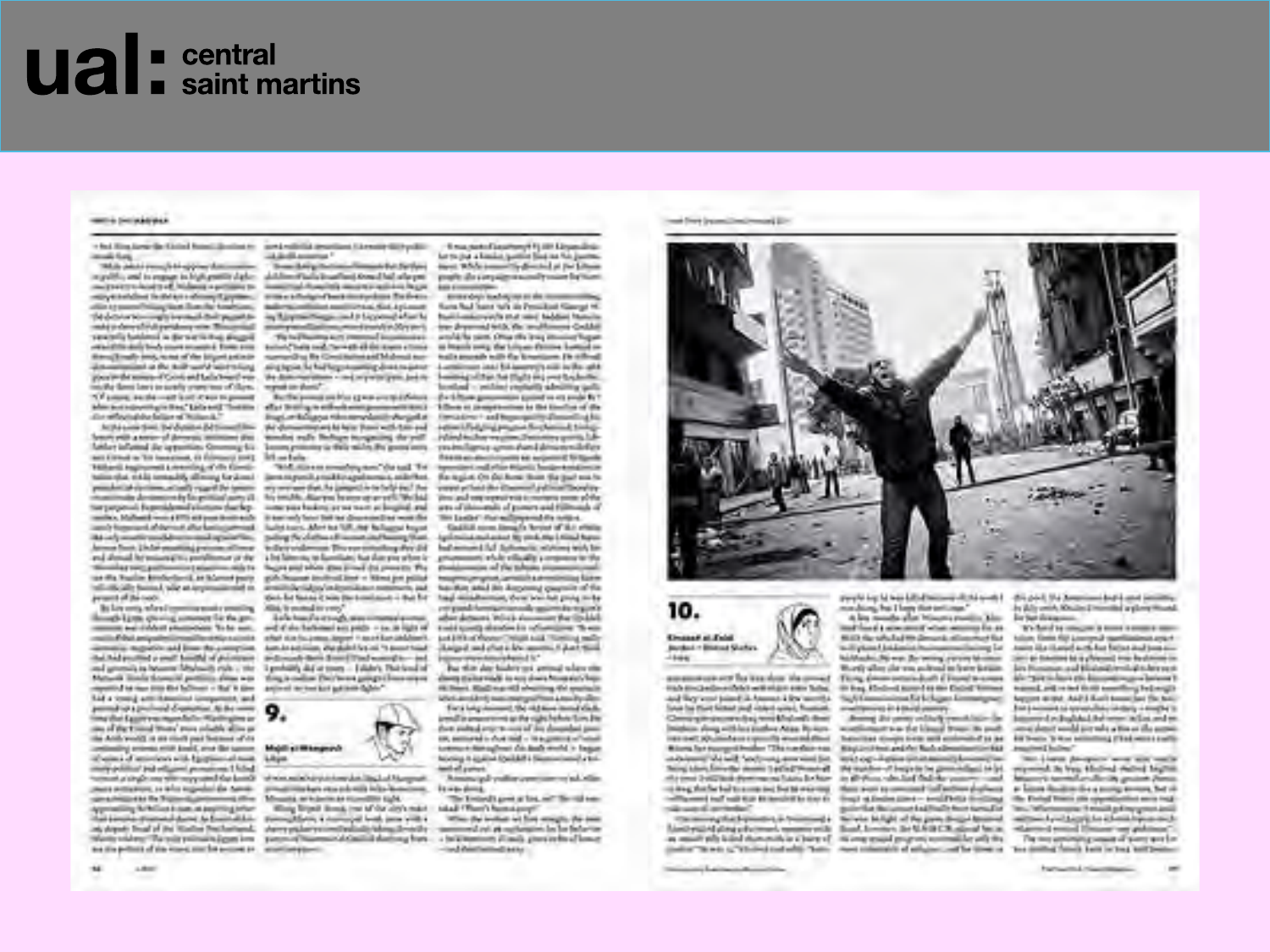#### *<u>Eclegraphmagazine</u>*

#### A world on the move

The refugee crisis seen through the eyes of Magnum photographers

**Weirdly, newspapers are now luxury items – it's no longer a daily ritual, buying one and sitting down with it feels like a treat, and I also wanted this to come across in the design.** 

**Jon Hill**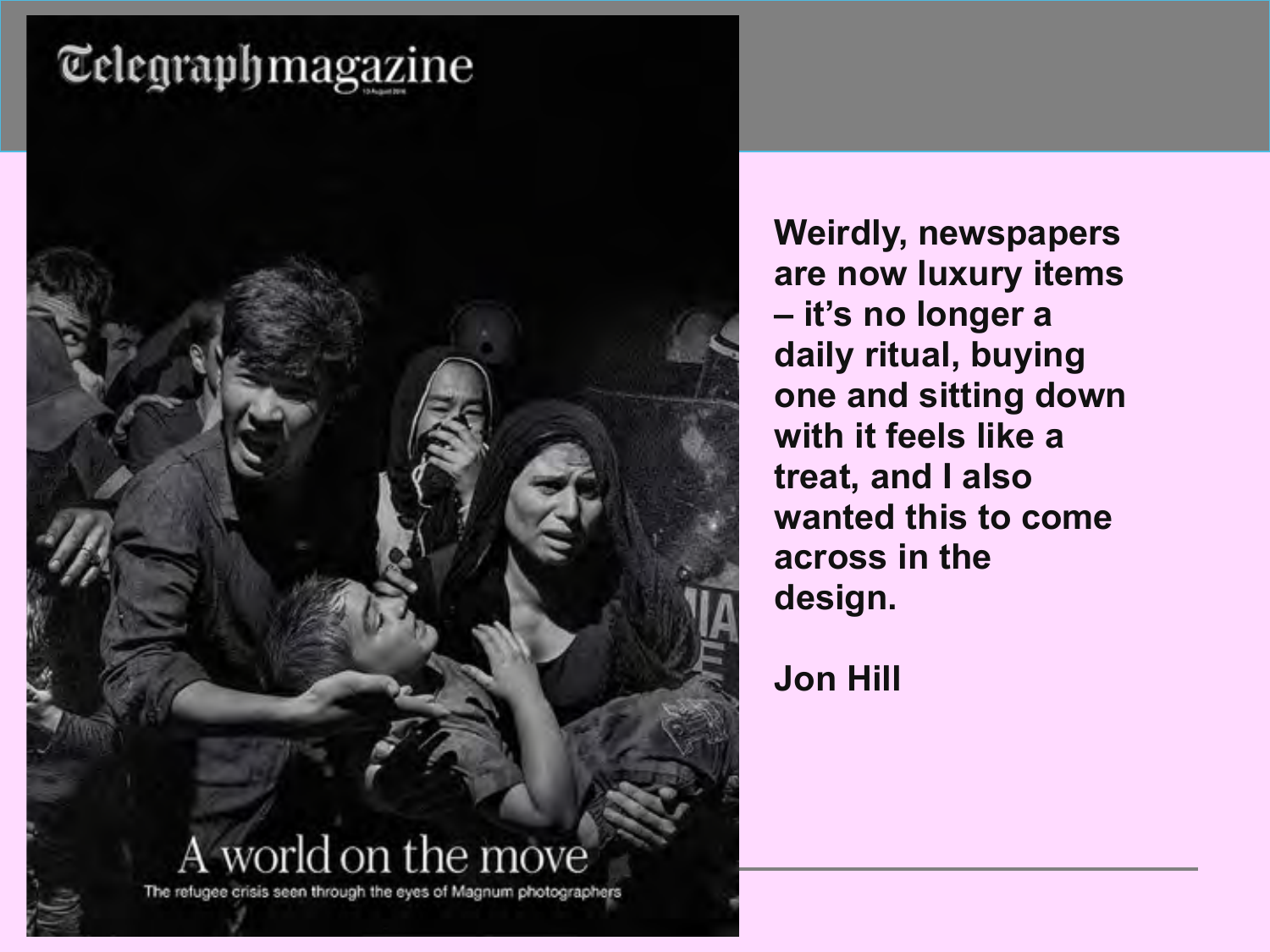

**Include and in NET AN** 

**IN ELECTRATIC WASHEING** 

TOLOGRAPH MAGNESSI IN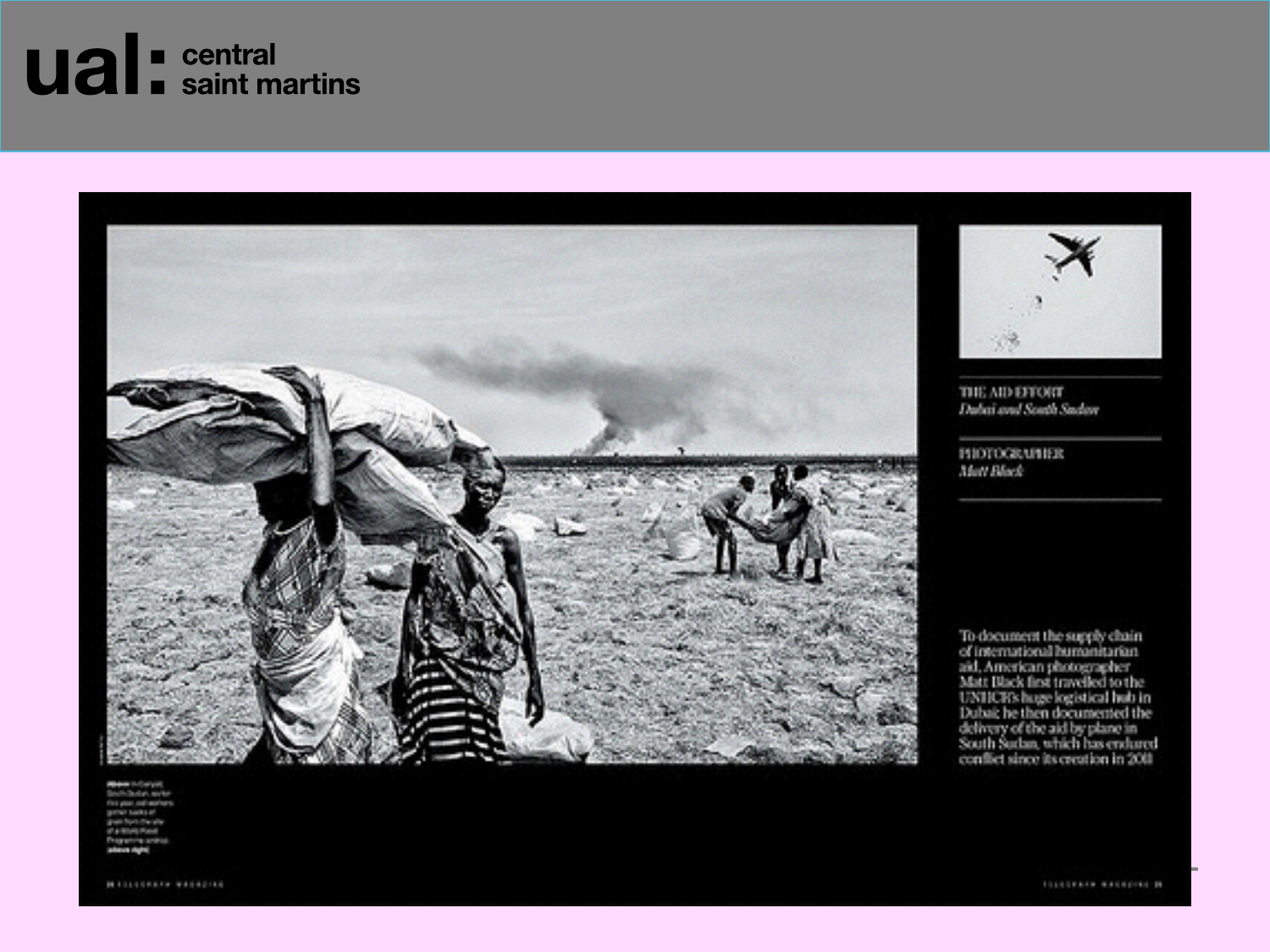# **Ual** saint martins

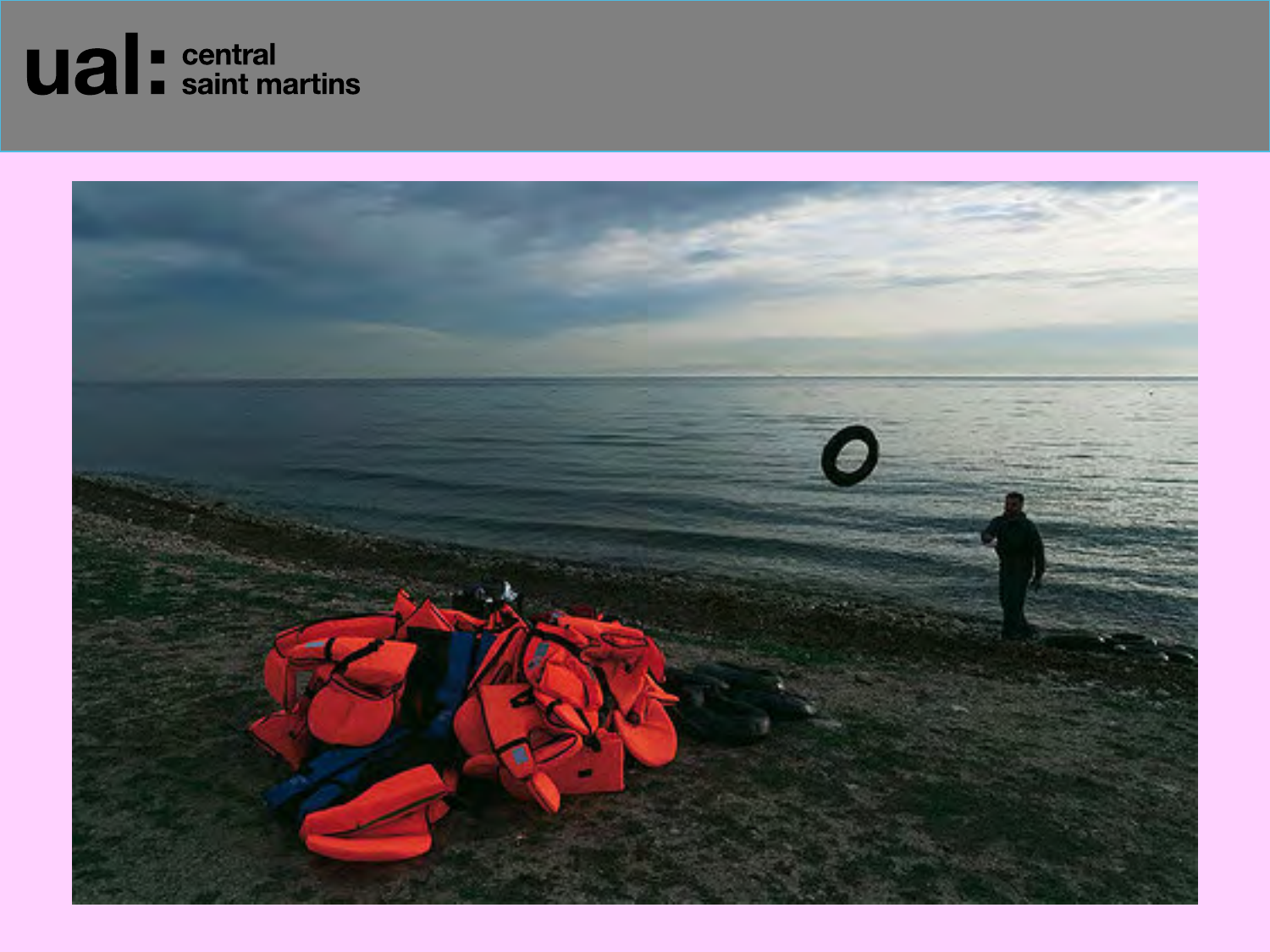#### **Looking ahead**

**"A healthy exchange between established publishers and small independent publishers. Each learn from the other."** 

**Jeremy Leslie, MagCulture**

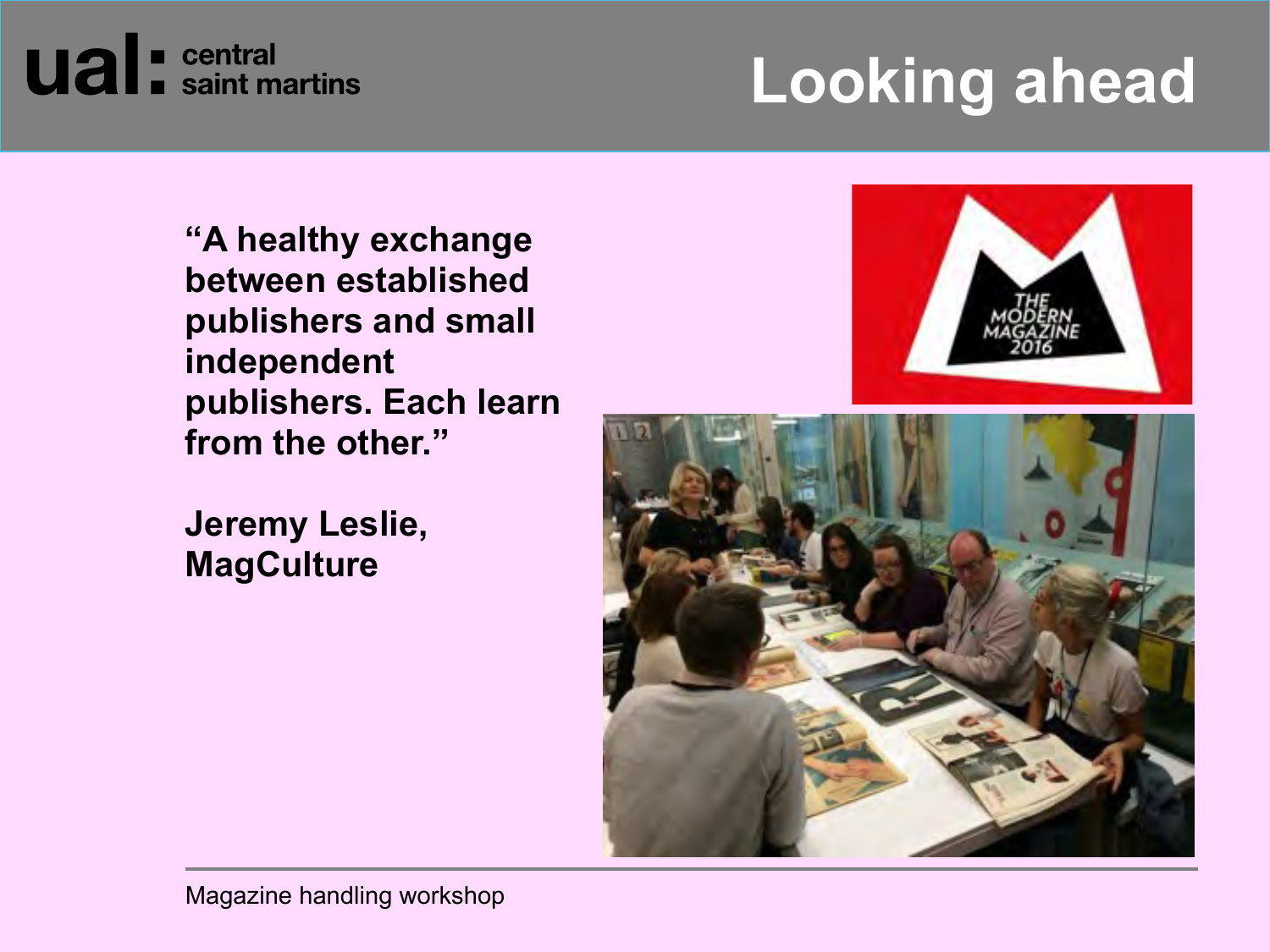#### ■ central<br>■ saint martins ual

## **big / small**

**"2016 will continue the trend of established corporations buying independent user-experience design and consulting agencies and putting them to work on in-house products."**

Brian Lucid, College of Creative Arts, Massey **University**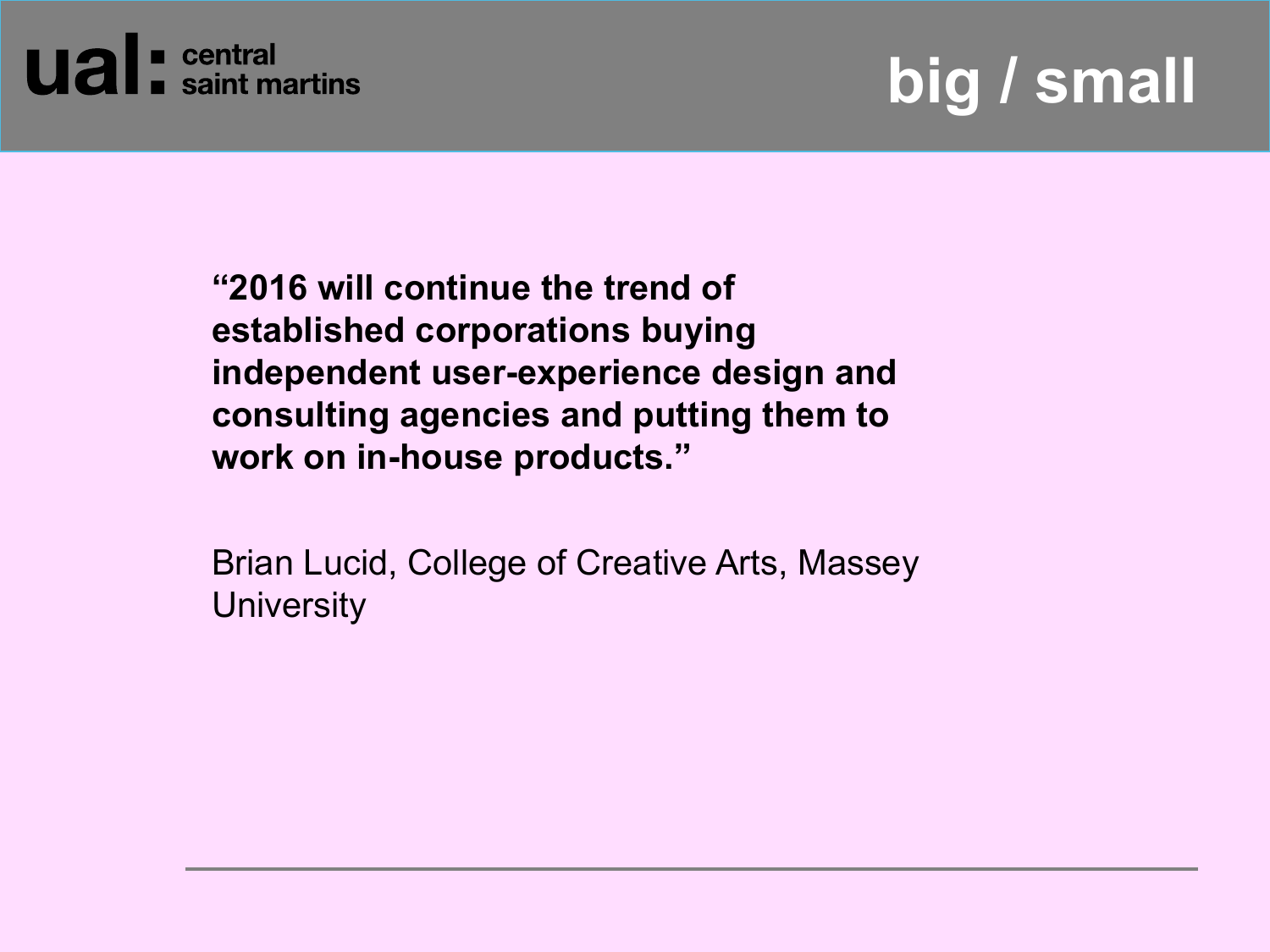

**First year student work** 

**Two week editorial design project**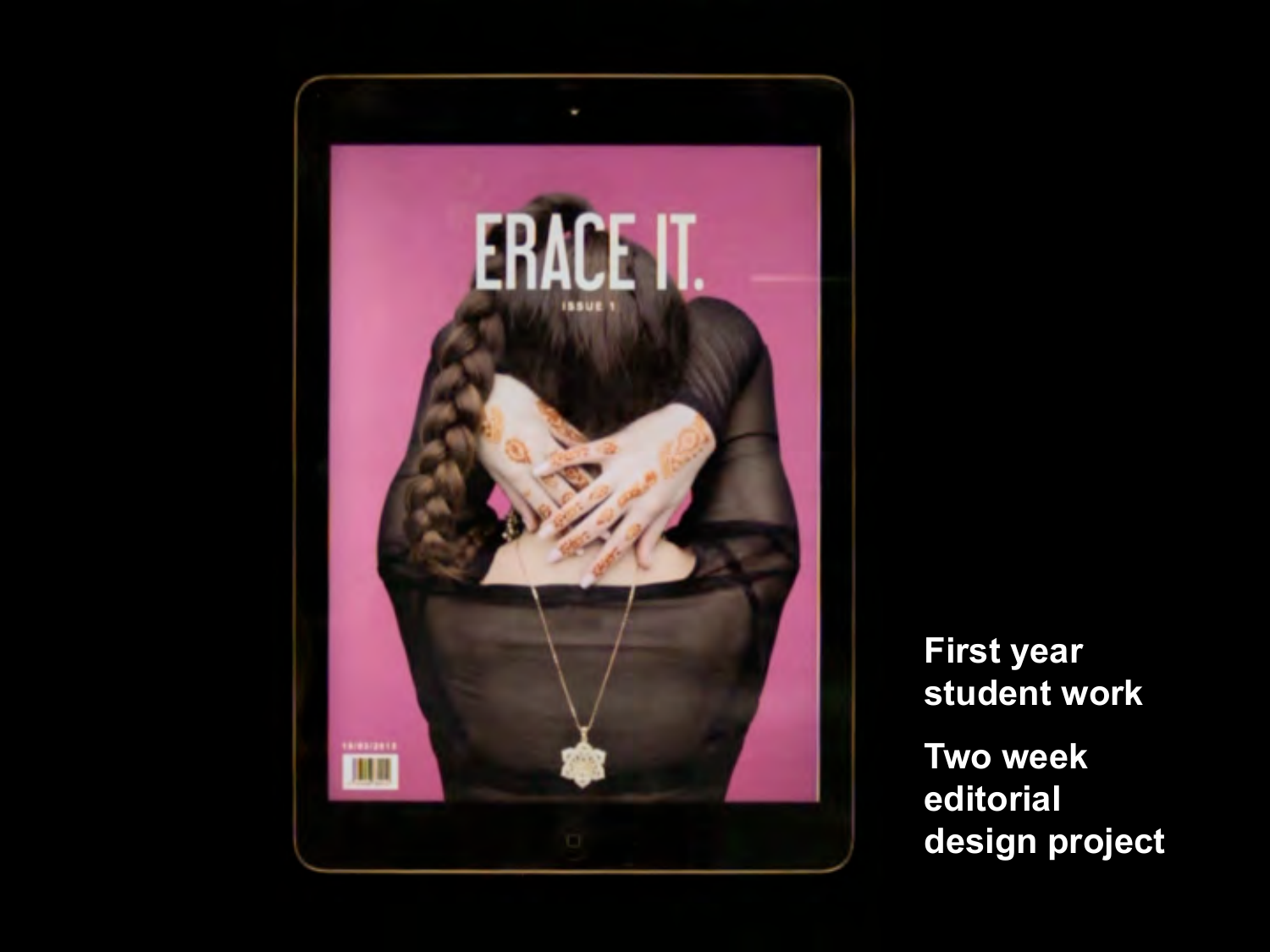

**Creative conscience brief: 2 graphics and 2 fashion communication first years**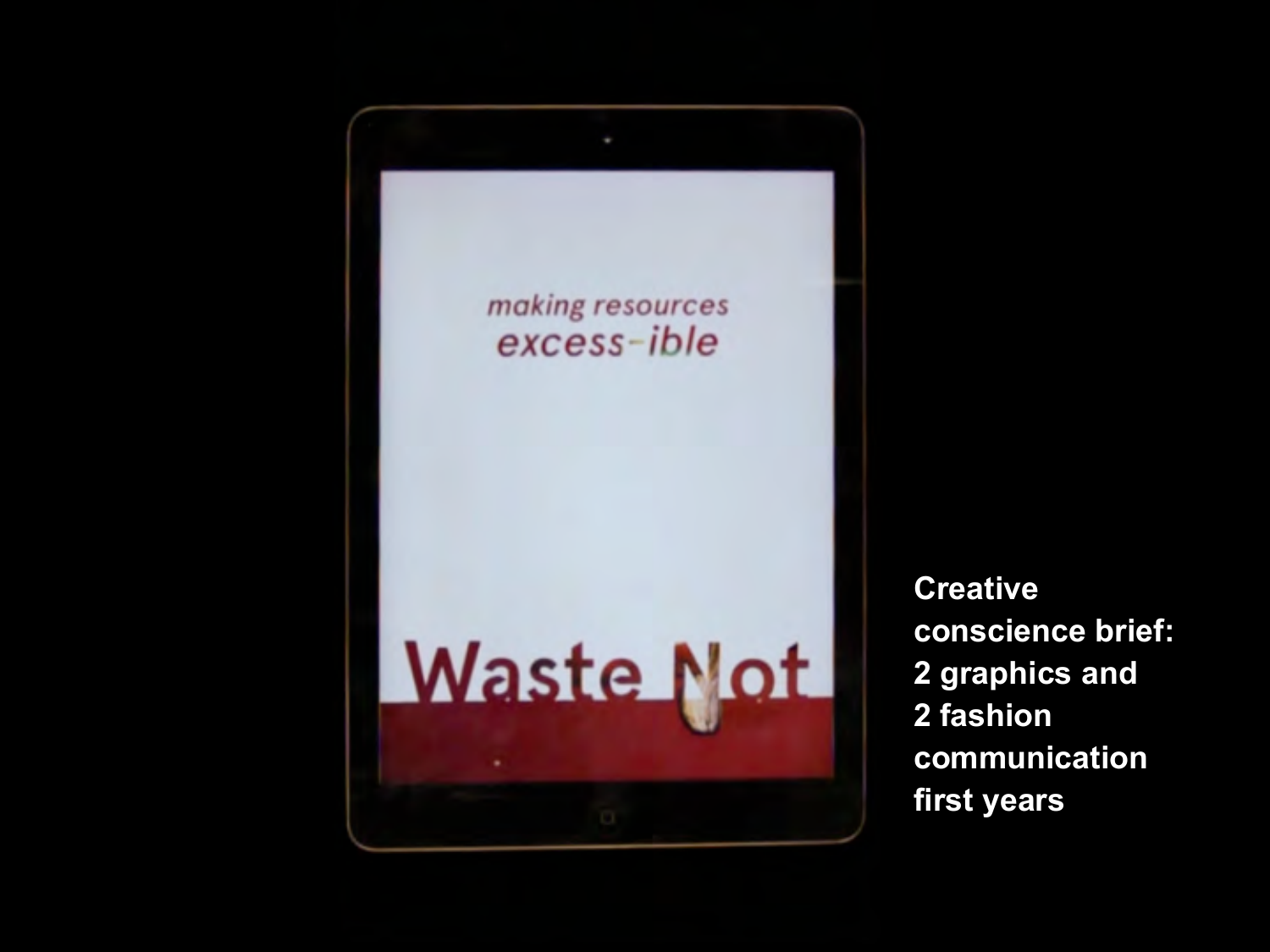#### **PRINT MATTERS**

**Graphics project with both print and digital outcomes in two weeks**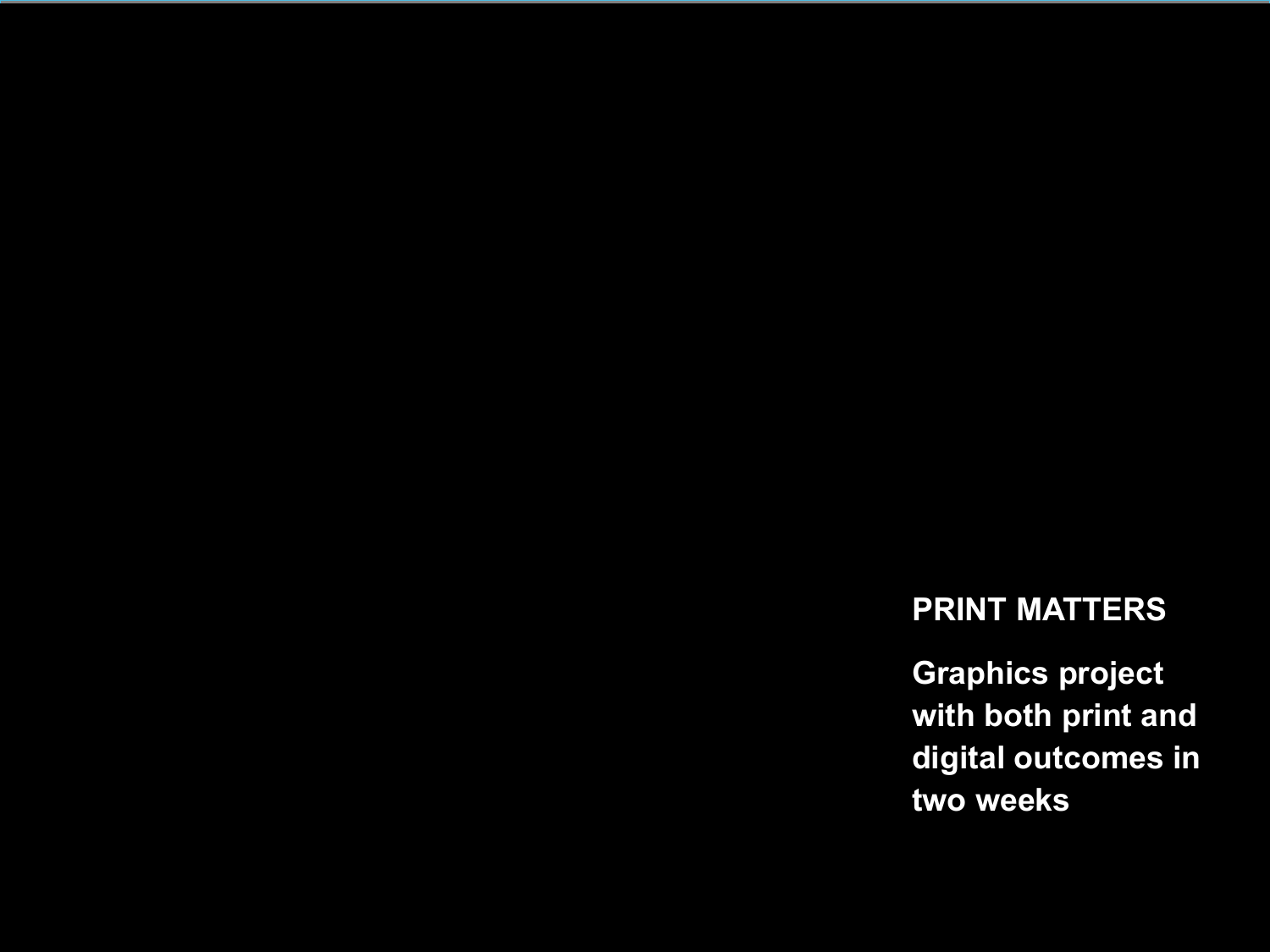#### university<br>of the arts<br>london ua central

saint martins

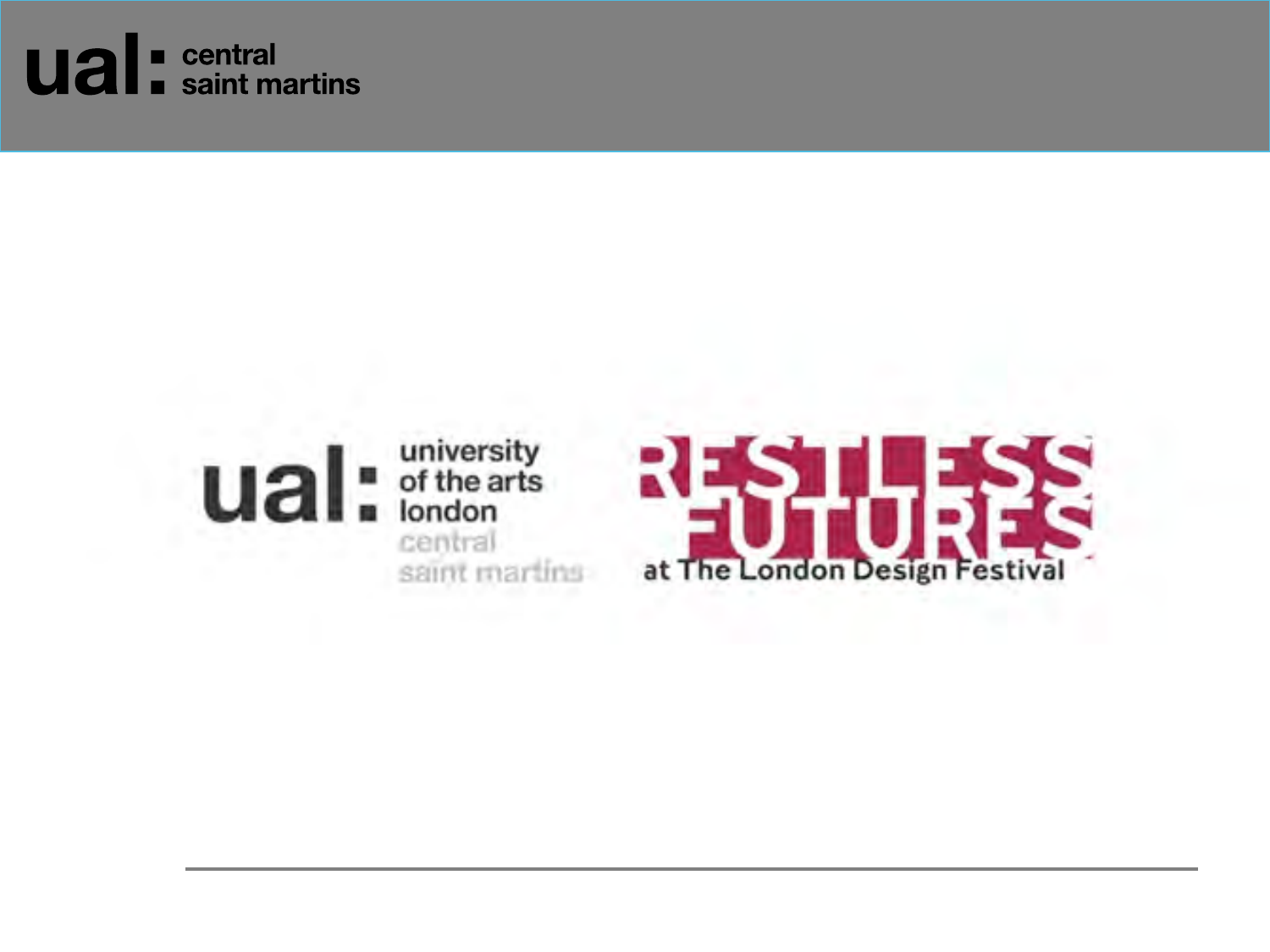

**Following the 'no more stuff' approach the research theme in graphic design is not just about solving commercial problems:**

**"Design which takes as its primary driver social issues, its main consideration social impact and its main objective social change"**  (Gamman & Thorpe, 2006, 2011)

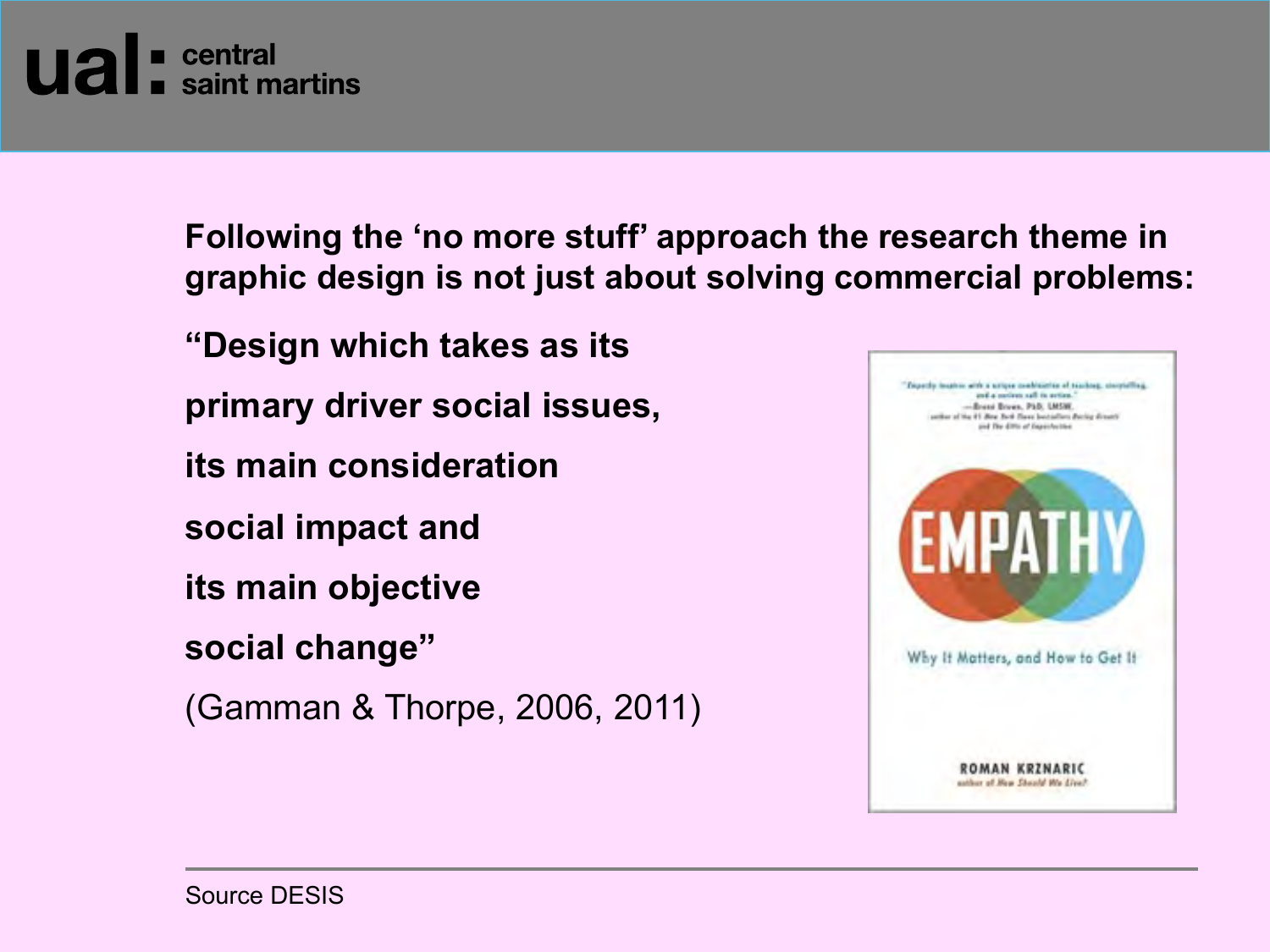#### ∣ central<br>∣ saint martins 112

- **2016 Sales of Ebook down\***
- **2016 Reportage revalued at NYT\*\***
- **2017 Responsive typefaces in development**
- **2018 News will be fuelled by Brexit woes**
- **2019 'Messy' global problems continue to need the**
- **skill of the newsroom for analysis**
- **2020 Ten year anniversary of iPad**